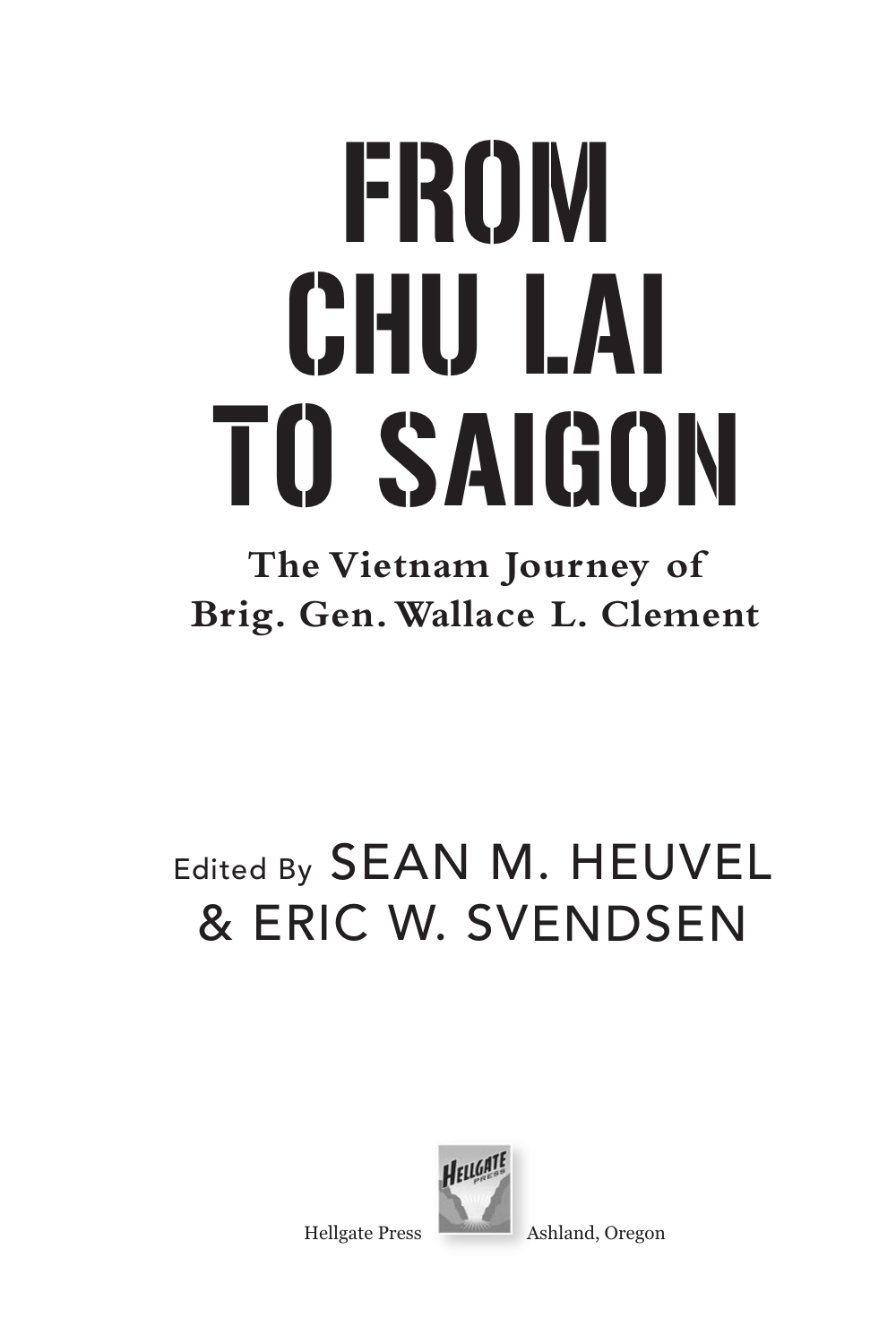#### FROM CHU LAI TO SAIGON

©2020 SEAN M. HEUVEL. All rights reserved. No part of this publication may be reproduced or used in any form or by any means, graphic, electronic or mechanical, including photocopying, recording, taping, or information and retrieval systems without written permission of the publisher.

Published by Hellgate Press (An imprint of L&R Publishing, LLC) Hellgate Press PO Box 3531 Ashland, OR 97520 email: sales@hellgatepress.com

Cover & Interior Design: L. Redding

ISBN: 978-1-954163-00-3

Printed and bound in the United States of America First edition 10 9 8 7 6 5 4 3 2 1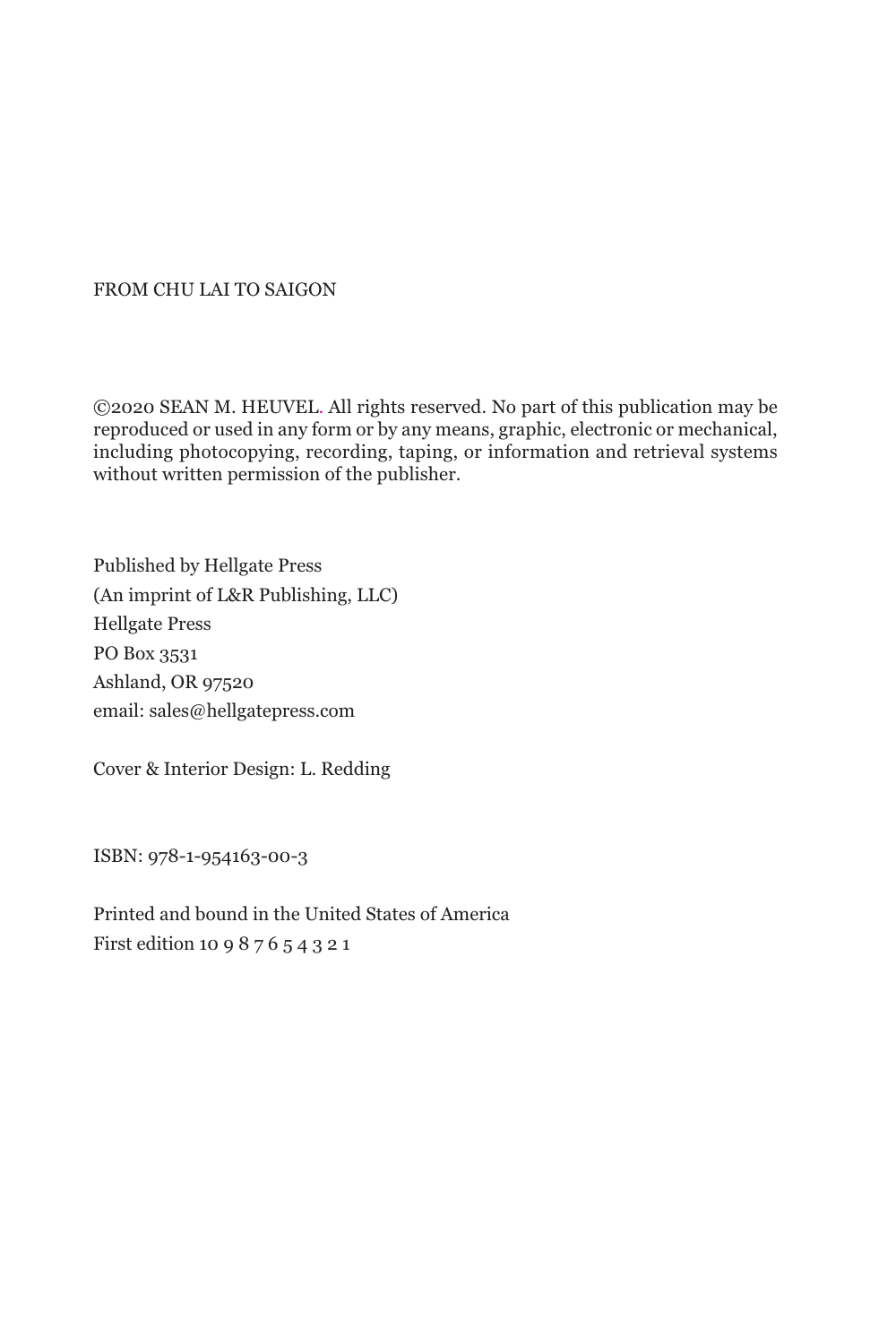*To Martha Mansfield Clement – Thank you for saving all of these letters.*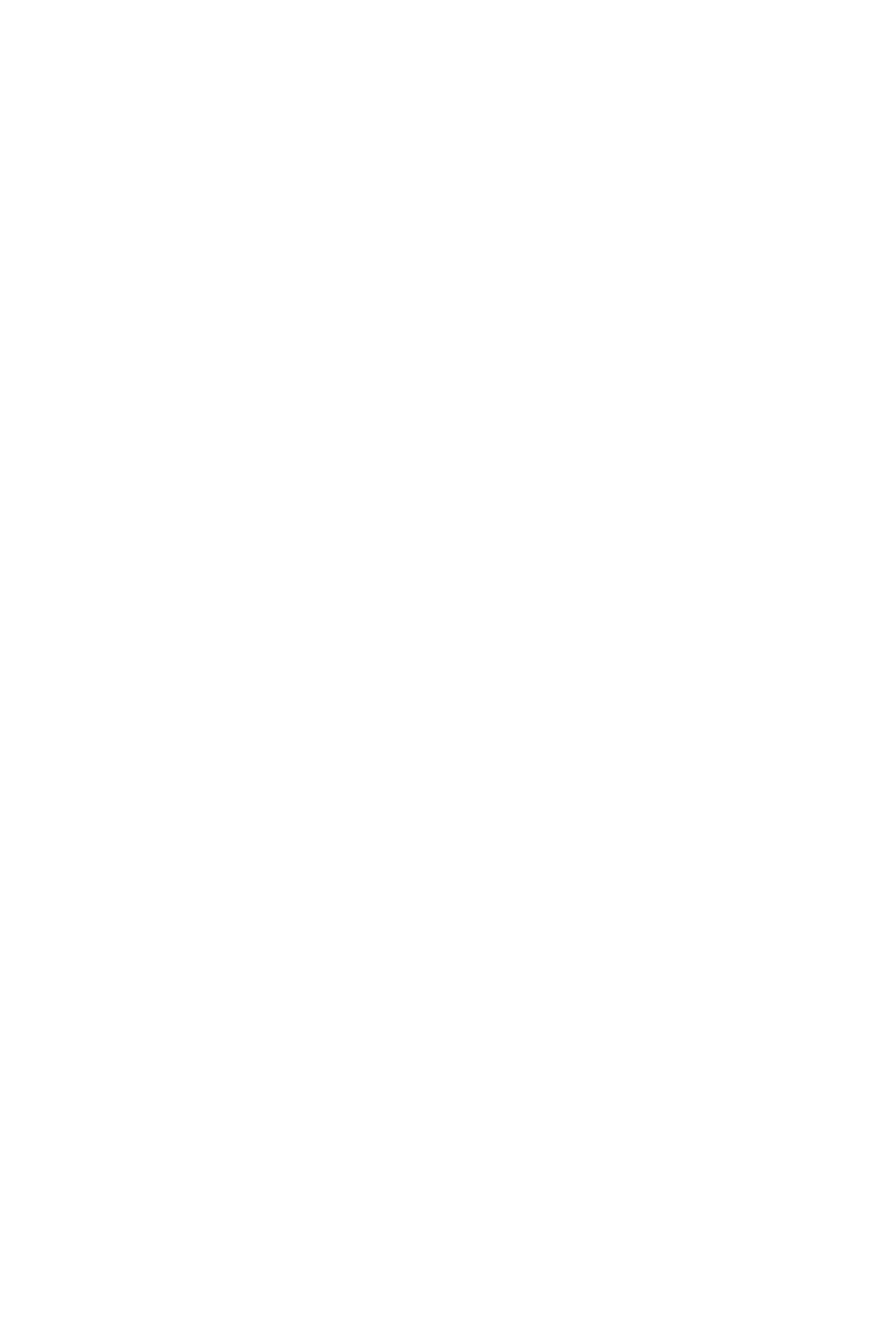## **CONTENTS**

| <b>Introduction</b>                |     |
|------------------------------------|-----|
| <b>Life Before Vietnam</b>         | 7   |
| <b>December 1968 to March 1969</b> | 47  |
| April 1969 to August 1969          | 101 |
| <b>Combat Perspectives</b>         | 145 |
| Sentember 1969 to December 1969    | 167 |
| January 1970 to May 1970           | 209 |
| <b>Epilogue</b>                    | 257 |
| <b>About the Authors</b>           | 267 |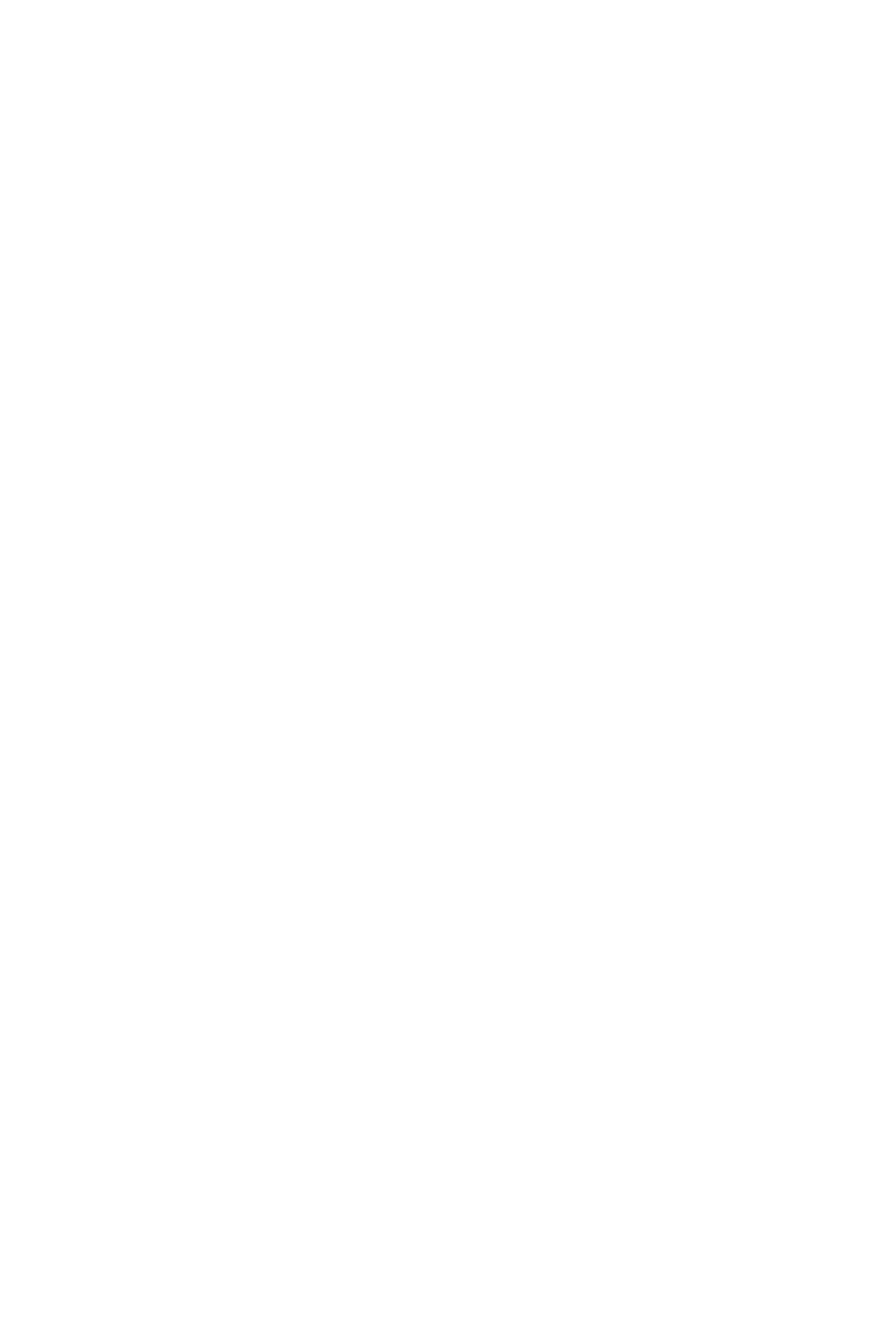#### INTRODUCTION

AS A YOUNG TEENAGER growing up in Williamsburg, Virginia,<br>I lived down the street from an interesting man who I knew at the time as "Mr. Clement." Mr. Clement was an active retiree who enjoyed among other pastimes working part-time as a historic interpreter for the Colonial Williamsburg Foundation. As I recall, my parents first met him and his wife Joan at a neighborhood function—sometime around the mid-1990s. A short time later, a school assignment pertaining to World War II history prompted my mother to recommend my getting in touch with Mr. Clement, as she knew that he was a veteran of that conflict. A friendship quickly ensued between us, and he was most gracious in offering guidance, comradery, and wisdom to an impressionable and naïve young man.

I recall spending many afternoons in the Clements' den immersed in conversation with Mr. Clement. I would talk about my post-high school plans and professional aspirations while he would talk about his children, grandchildren and some of his own life experiences. However, most of the time our conversations centered on our mutual love for history particularly military history. A master storyteller, Mr. Clement often regaled me with accounts of his time spent in North Africa and Italy during World War II. I in turn was fascinated to hear these stories directly from someone who was there, and especially someone who was in the presence of such World War II luminaries as Generals George S. Patton and Mark Clark. Interestingly, while Mr. Clement spoke in great detail about certain aspects of his service in World War II and later conflicts, he never discussed his rank nor any awards or honors that he earned. I therefore came to believe that he likely served in an honorable yet uneventful manner during the course of his Army service. Boy was I wrong!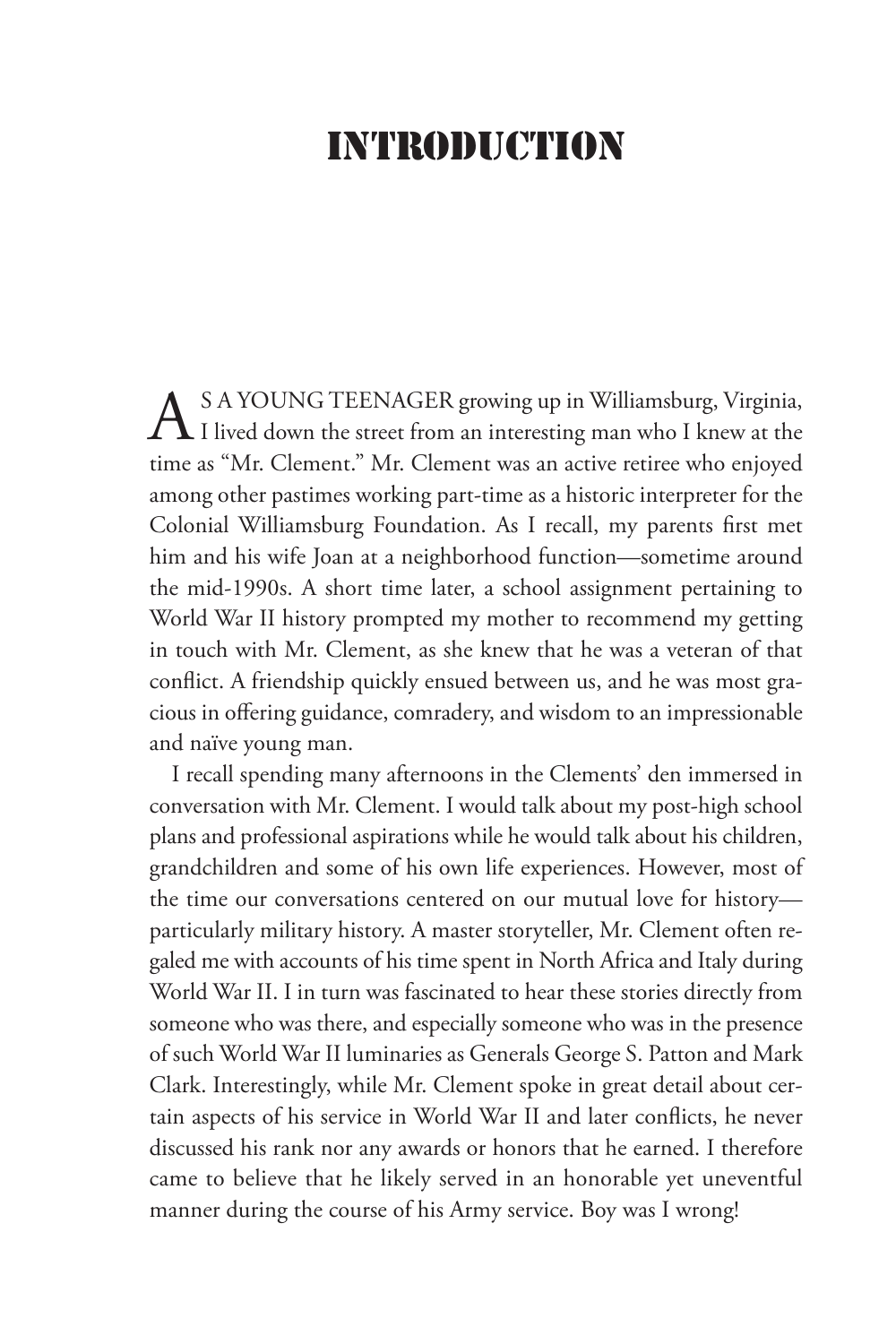One can imagine my shock when I one day asked Mr. Clement what rank he held when he retired from the Army in 1970. I fully expected him to say that he retired as a sergeant or something. Instead, he mentioned in a most unassuming manner, "Oh, I retired as a brigadier general. I was an assistant division commander in Vietnam and had my own staff, my own command helicopter, etc." All these years later, I still remember my jaw hitting the ground when I heard Mr. Clement say that. Moreover, it was not until years after his passing when I had direct access to his military records that I began to understand the full picture concerning GENERAL Clement's military service. He was a West Point graduate who saw extensive combat in not just one but THREE wars— World War II, Korea, and Vietnam. Further, General Clement had earned every major U.S. Army combat decoration short of the Medal of Honor. These included the Distinguished Service Cross, the Silver Star, the Bronze Star, the Distinguished Flying Cross, and a host of others. I was further surprised to discover that General Clement had been a POW during the final stages of World War II and had survived the experience. He had mentioned none of this to me during our many conversations. Today, it reminds me of the famous Margaret Thatcher quote, "Being powerful is like being a lady—if you have to say you are; you aren't." General Clement knew who he was and felt no need to advertise his many accolades to others. In his mind, he had just been doing his duty as a West Point-trained U.S. Army officer—nothing more. This presented me with a powerful lesson in humility and leadership that I carry with me to this day.

A few years later in 2000, I learned of General Clement's passing when I was a sophomore in college, and while our conversations ceased, his guidance and example always remained in the back of my mind. As the years passed, I graduated from college, earned two master's degrees and a doctorate, and became an academic while starting my own family. While pursuing various book projects on U.S. military history, I began to think increasingly about General Clement and the vague recollections I had about his writing memoirs and letters that explored his own Army experiences. Wouldn't it be neat, I thought, if I could help finish the literary journey that he began and make those reflections available to the public at large? I therefore began to reach out to General Clement's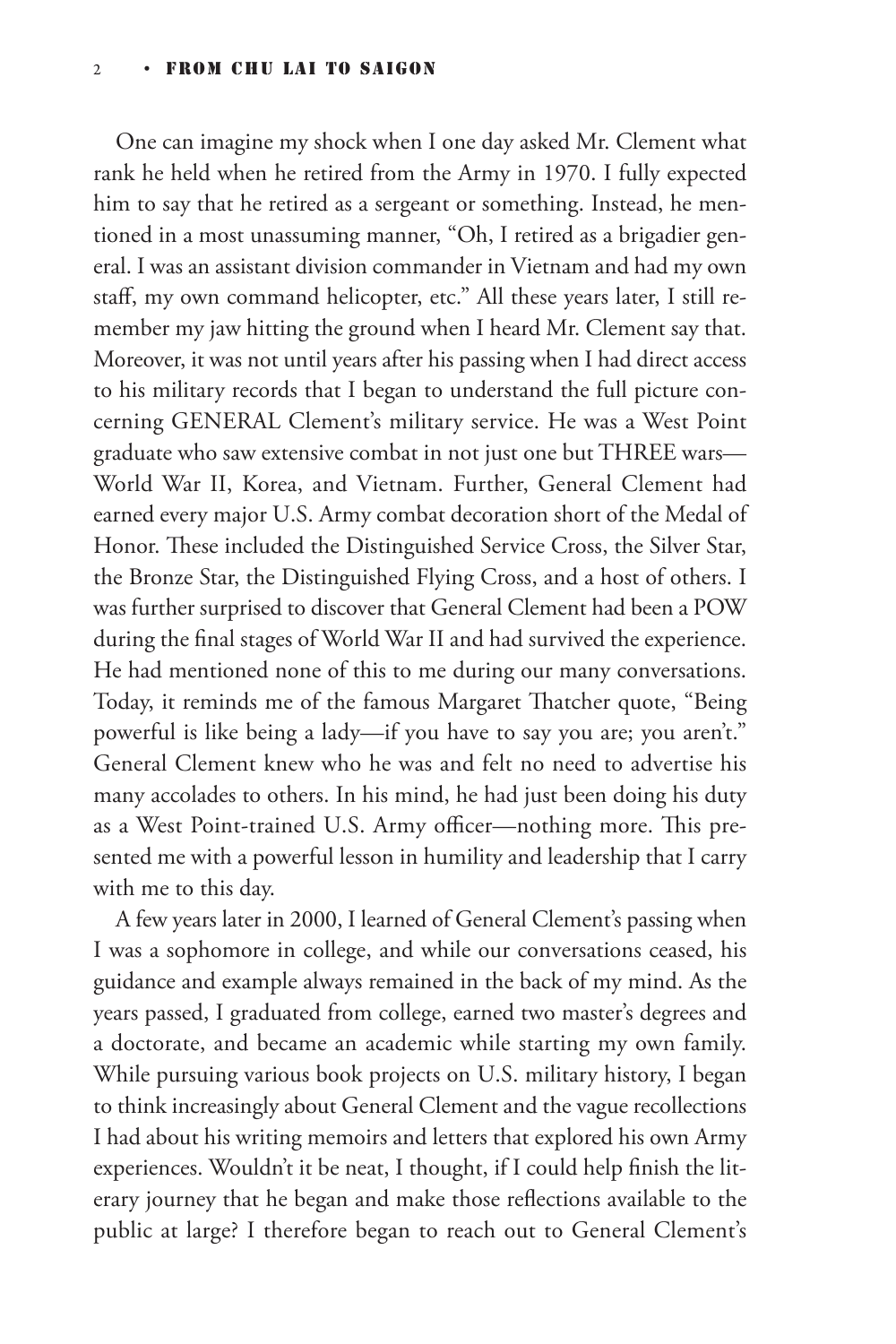widow Joan, his children, and his step-children—a full 15 years after his passing—and they responded with an outpouring of interest and enthusiasm. They were also most kind in sharing with me all of General Clement's writings, wartime photos, service records, and other related materials. The next few years were therefore spent immersed in examining this large collection.

One day while doing research at the home of General Clement's eldest daughter, Sarah, I came across a large box full of old letters—upwards of 300 of them. Up to that point, I had been focused primarily in researching General Clement's World War II service and had not noticed the letters, which did not seem to belong with the 1940's era materials I was studying. I quickly inquired with Sarah as to what the letters were, and she said that they were all the letters that her father wrote home while he was serving in Vietnam. I was taken aback because General Clement had never really discussed his Vietnam War service with me. He generally preferred to talk about his experiences in World War II, only occasionally referring to Vietnam as "that strange war." Therefore, it was quite remarkable that I now had this resource that could tell the story of his Vietnam War service.

I remember being in total awe of the historical value of those letters and immediately surmised that there could be enormous potential with them for a possible book. For instance, after some precursory research I discovered that there were not many—if any—examples of published letter collections written by American flag rank officers during the Vietnam War. I therefore concluded that this Clement letter collection could be a real contribution to the study of United States involvement in Vietnam. However, I knew that I could not take the project on alone as it would involve a significant amount of transcription and research. Consequently, I put the project on the back burner for a time as I strived to finish up some other writing projects in which I was engaged. Luckily, I later found the co-editor whom I so desperately needed in the form of one of my star students, Eric Svendsen. At the time, Eric was a top Army ROTC cadet at my university and had a passion for military history. Like me, he grew fascinated by this collection of Vietnam War-era letters and happily signed on to help me with the project. While Eric never knew General Clement personally, he came to respect his leadership and char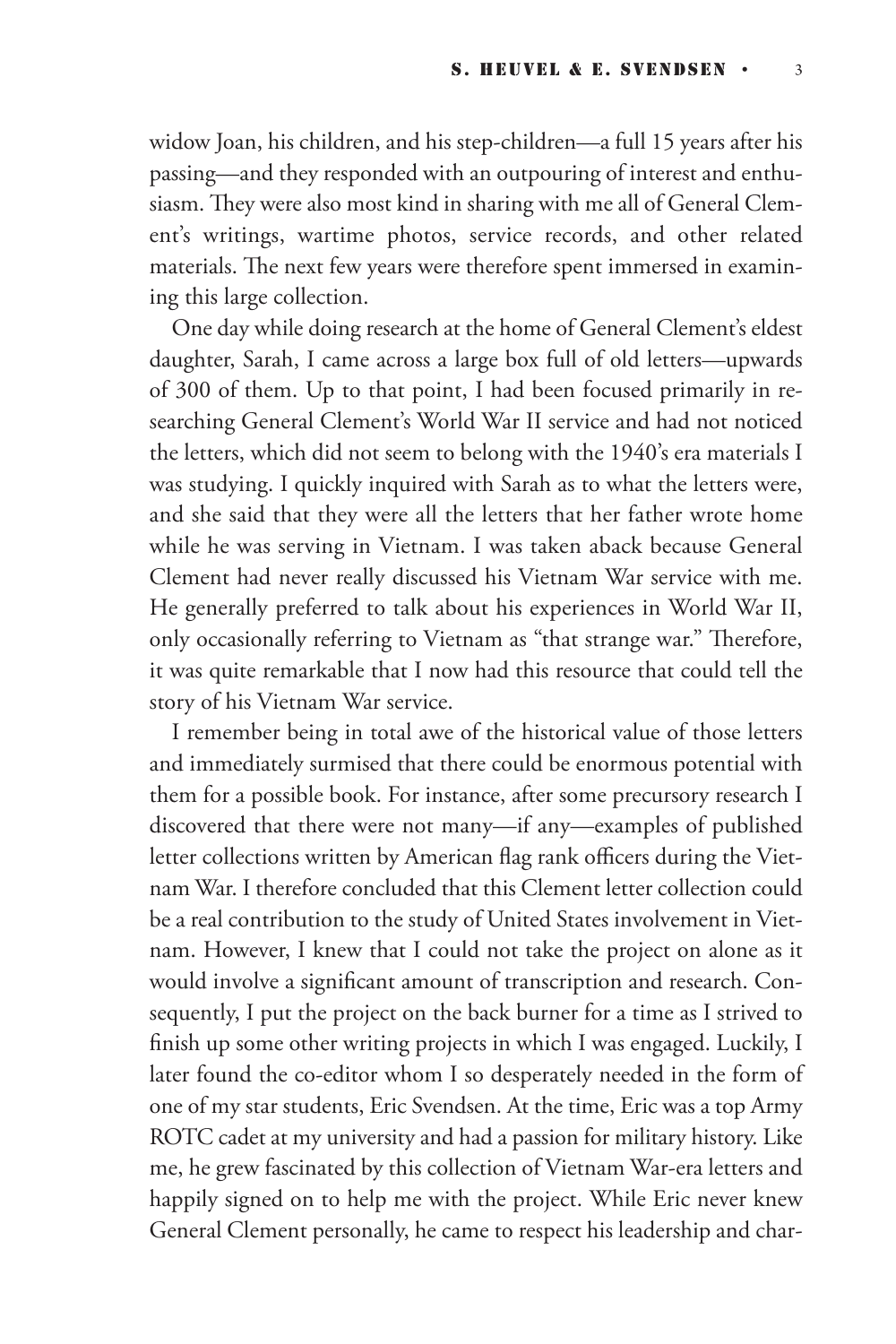acter—revealed through General Clement's letters and audio recordings—immensely, especially since Eric was an aspiring U.S. Army officer.

Thus, Eric and I began the journey to transform General Clement's Vietnam War-era letters into a book. As editors, our task was to organize and annotate all his original writings into a comprehensive and readable manuscript. As we studied his letters and audio recordings, Eric and I discovered that General Clement produced them between 1968 and 1970 over a span of two tours in Vietnam—first as an assistant division commander with the Americal Division and second as director of training for the Military Assistance Command, Vietnam (better known as MACV) in Saigon. We therefore transcribed and organized these hundreds of letters into a single manuscript and endeavored to use General Clement's original words as much as possible. We then added introductory sections for context as well as footnotes to help readers better understand the people, places, and events that were central to General Clement's experience in Vietnam. Eric and I also included a wide range of photographs, maps, and other images—many of which were from General Clement's original papers—to help provide greater depth to his story.

As readers will note, the chapters unfold in a chronological manner. Chapter One explores General Clement's life and army career before Vietnam and is based largely upon his own original writings. It also provides a contextual overview of what was happening in Vietnam prior to General Clement's arrival in December 1968. Chapters Two and Three contain letters that General Clement wrote home to his family when he was an assistant division commander with the Americal Division between December 1968 and September 1969. As General Clement understandably did not write much in these letters about the combat operations in which he was engaged, Chapter Four provides a look into his combat experiences through his medal citations as well as from the postwar reflections of his helicopter pilot and his aide. Chapters Five and Six then consist of letters that General Clement wrote home when he was director of training for MACV in Saigon from October 1969 to May 1970. The book then closes with an Epilogue that examines General Clement's life after Vietnam and how the war impacted him. It also explores how General Clement eventually found contentment and closure following his Vietnam War experience.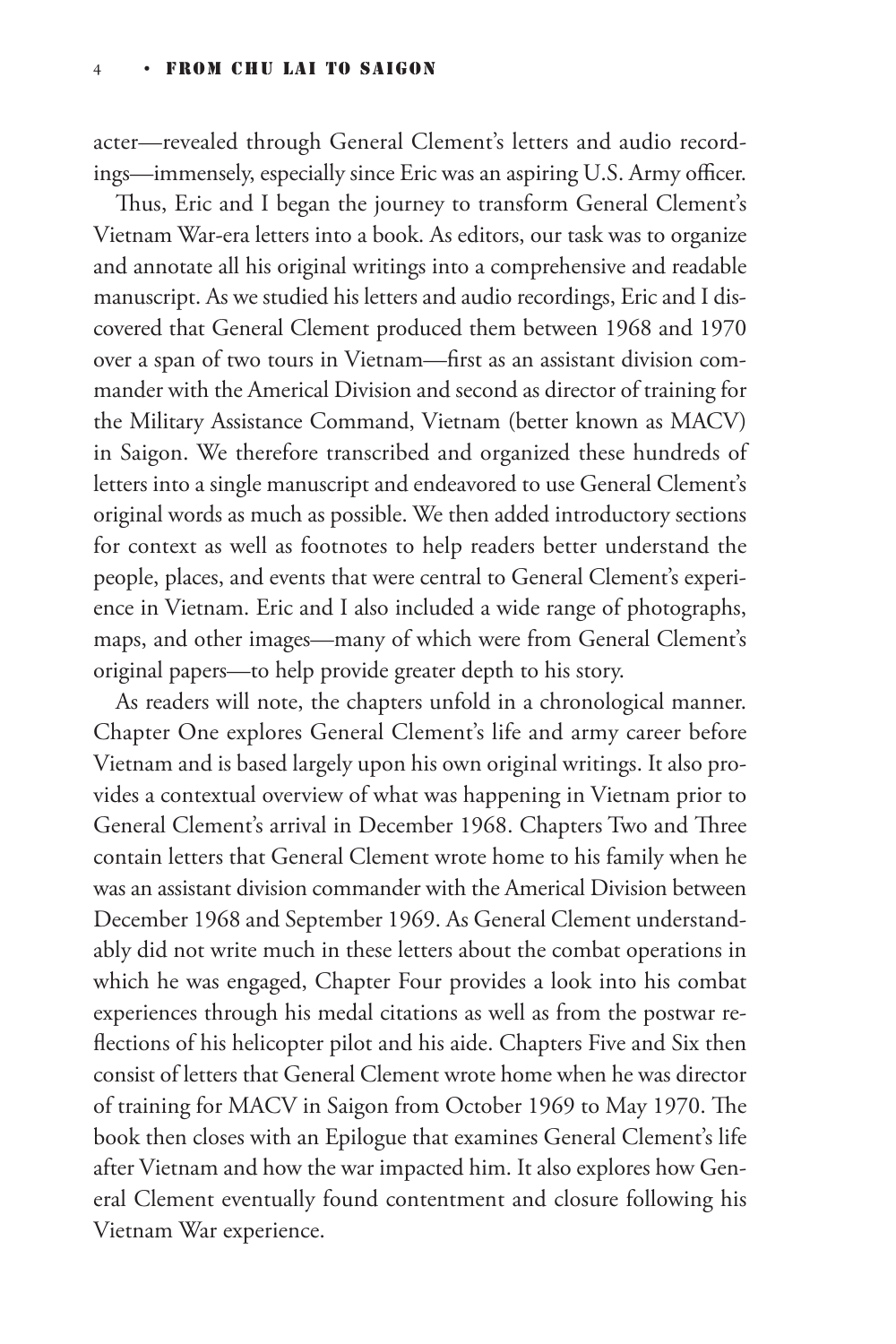Editing and annotating wartime letters is not a simple endeavor, and it takes a significant number of people to help bring the task to a successful conclusion. Eric and I were fortunate to have the able assistance of several individuals in completing this book. First, we must thank the late Martha Mansfield Clement—General Clement's wife during the Vietnam War—for saving these letters for posterity. This book would not have been possible without her. Second, we thank General Clement's widow, Joan Clement, for making his body of World War II-related memoirs available for research and publication purposes. In a similar vein, we are grateful to General Clement's daughter, Sarah Clement, for allowing us access to the vast array of his military records—most notably his records from the Vietnam War period. Her enthusiasm and support for this project was also invaluable. We are also grateful to General Clement's other four children—Ellen, Anne, Doug, and David, for their support. Anne and Doug offered much-appreciated encouragement while Ellen and David provided some of the early materials and leads necessary to get this project off the ground. General Clement's two step-children, Michael and Cindy, were also crucial supporters and helped to keep us motivated and on-track. Further, Eric and I were extraordinarily grateful to have the involvement and support of two individuals who served right alongside General Clement in Vietnam—Roger Loomis and Bruce Draudt. Their reflections and guidance were invaluable to this project. We are also grateful to Roger and Bruce—along with Bruce's wife, Nancy—for providing several of the images that appear in this book. Further, we wish to thank Kim Khuê Kathleen Nguyên for offering her memories and insights about General Clement's life after the war.

We are also indebted to the members of the Americal Division Veterans Association, who provided us with crucial information and leads at the outset of this project. The faculty and staff at the United States Military Academy at West Point were also very supportive of this venture and they have our profound thanks. We are also most grateful to my wife Katey and our two children, S.J. and Emma—and to Eric's family for their patience and inspiration as we saw this project through. We also wish to thank my father, J.J. Heuvel Jr., who assisted with photo layout and editing. Finally, Eric and I are eternally grateful to Harley Patrick and the rest of the team at Hellgate Press for their support. As someone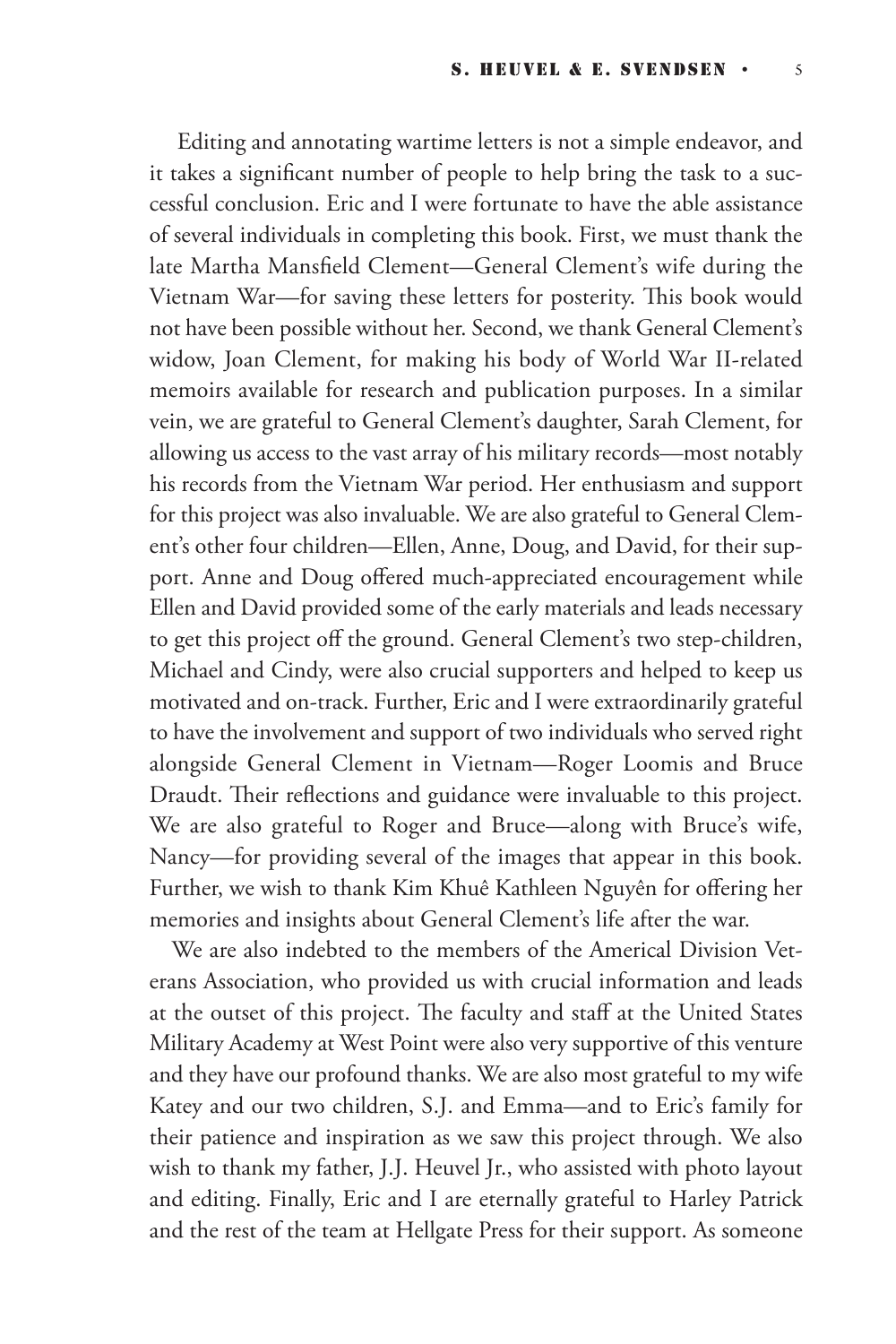#### 6 • FROM CHU LAI TO SAIGON

who knew and learned from General Clement as a young man, it was an honor to help put his fascinating Vietnam War-era letters into print. And as someone who spent an extensive amount of time reading and transcribing those letters, Eric feels that same sense of gratitude. We hope that these letters can inform, inspire, and instruct future generations of historians, military personnel, and leadership practitioners in the same manner that they have impacted us.

> Sean M. Heuvel, Ph.D. Department of Leadership and American Studies Christopher Newport University Newport News, Virginia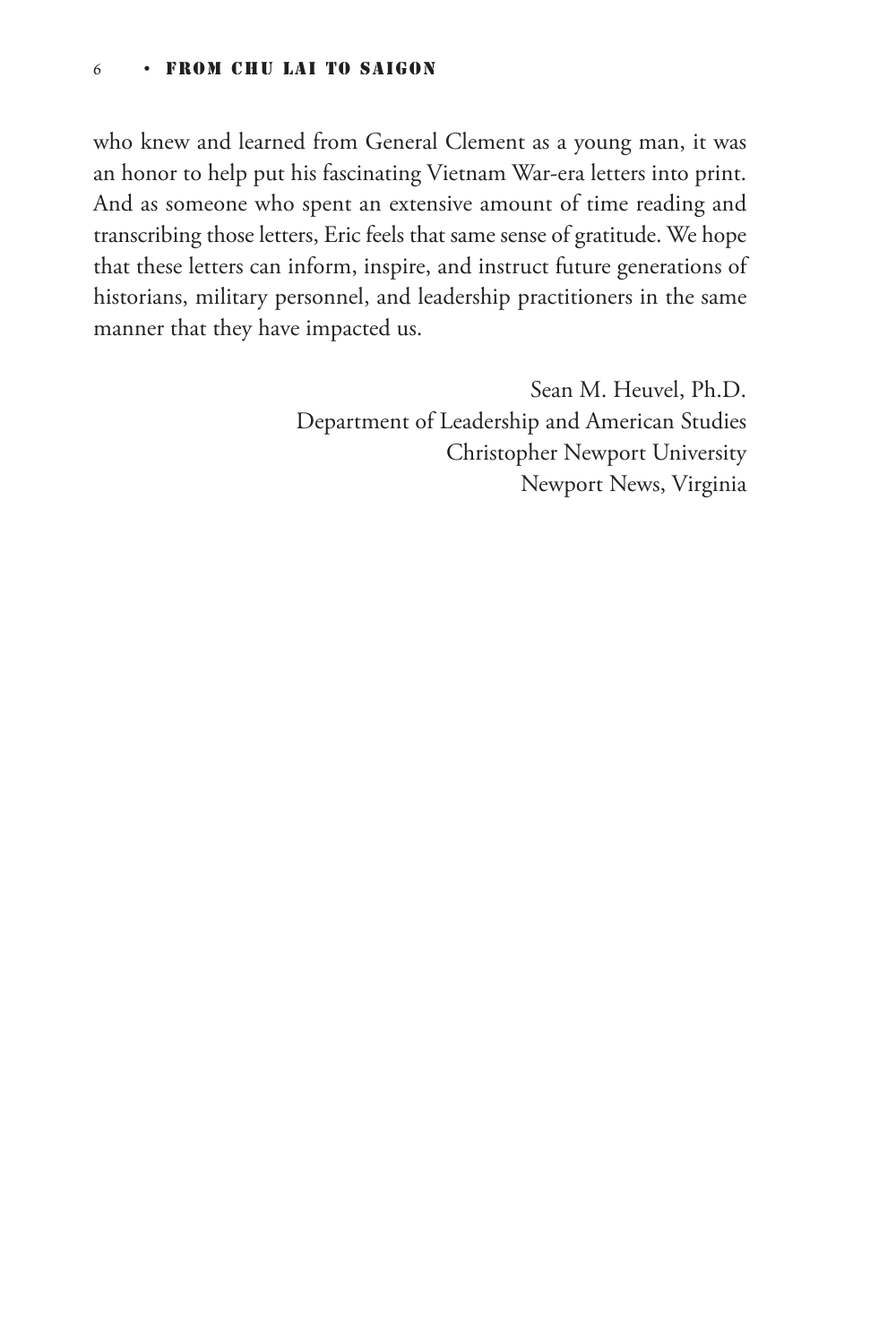#### CHAPTER ONE

# LIFE BEFORE VIETNAM

*Before examining General Clement's Vietnam War experience through his letters home, it is important to explore his life and military career before Vietnam. By learning about his childhood in New England, his West Point education, and his service in World War II, Korea, and beyond, one can develop a greater understanding about how those factors influenced his personality, beliefs, and leadership style. The following is adapted from a series of autobiographical sketches written by General Clement in the 1990s. In many cases, separate pieces of writing written over the span of several years have been merged and edited to create one central text. A few transition sections—written by the editors—have also been included to ensure readability. These reflections will hopefully allow readers to better understand the man from Cambridge, Massachusetts who first arrived for duty in Vietnam in December 1968.*

**7 ALLACE L. CLEMENT WAS born at Cambridge City Hos**pital, Cambridge, Massachusetts, on July 22, 1918, which also happened to be his mother's 28th birthday. While his mother came from Boston Irish immigrant stock, his father, Arthur J. Clement, descended from English immigrants. His family came from Montreal, Canada to the Boston area about 1895. Arthur went on to become a businessman, working for the famed Leavitt & Peirce's Tobacco Shop on Harvard Square before opening his own store sometime later. Wally was the second of three boys—between Arthur J. Clement (born in 1916)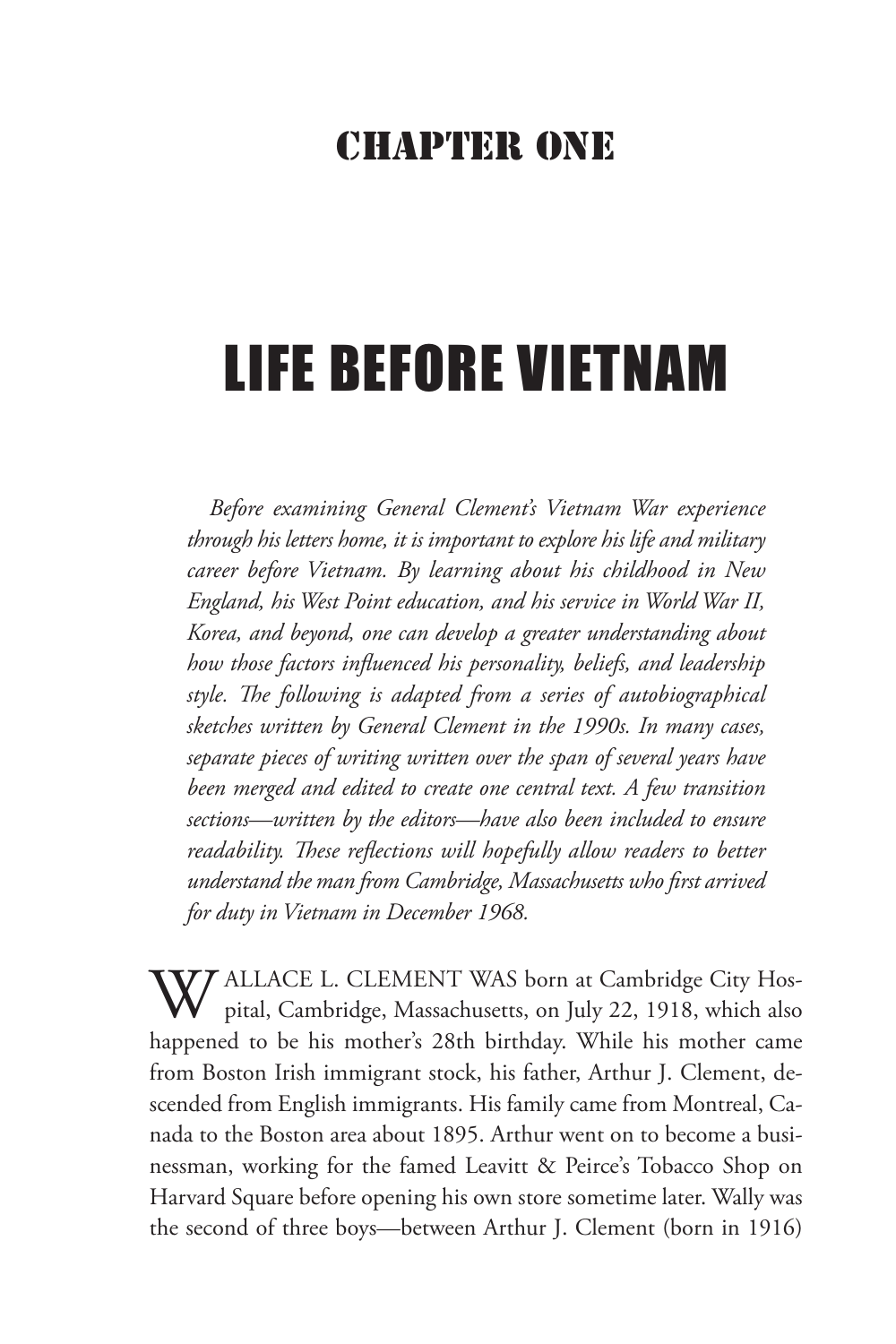and Lawrence Clement (born in 1921). They spent their early years in relative comfort as the family prospered and even managed to take several trips throughout New England.

Sadly, those happy times soon came to an end. The turbulent Depression years and Arthur's resulting loss of income prompted several family moves during Wally's childhood as they struggled to make ends meet. Prior to the Stock Market crash, it had been understood that all three of the Clement boys would go to college—Harvard of course—as day students. However, the Depression prompted Arthur to eventually declare bankruptcy and obtain a lower-paying job at a clothing store on Harvard Square. While Wally's parents did their best to remain optimistic about the future, he certainly was not. Although the family managed to scrape the funds together to send older brother Arthur to Harvard, college seemed like an increasingly impossible dream for Wally. The Depression years had a lasting impact on him, and he never had a great urge to follow his father into business following this Depression experience.

It was later decided that Wally would go to Boston Latin School, the oldest public school in the country, founded in 1635. He graduated in 1935 and was admitted to Harvard but could not attend because of the tuition. Instead, his chance for college finally came when he learned of upcoming appointments to the United States Naval Academy. Congressman Richard M. Russell $^1$  was to hold competitive examinations for two appointments. First came the preliminary physical examination at the Boston Navy Yard. This was the first complete physical that Wally had ever taken. He did well except for the eye exam. His vision was fine, but he was slightly red-green blind and could not pick numbers out of colored dots patterns. Consequently, Wally was really shaken and again wondered about his future. He was then told by the examiners that the Army was not as demanding on color and that it could therefore be a better fit for him. While Wally felt that it would be a waste of time, his parents felt otherwise and urged him to press on with the application.

<sup>1</sup> U.S. Rep. Richard M. Russell (1891-1977) represented the 9th Congressional District of Massachusetts between 1935 and 1937 and was also a mayor of Cambridge. He was the son of Massachusetts Gov. William Russell (1857-1896), who served in that office between 1891 and 1894.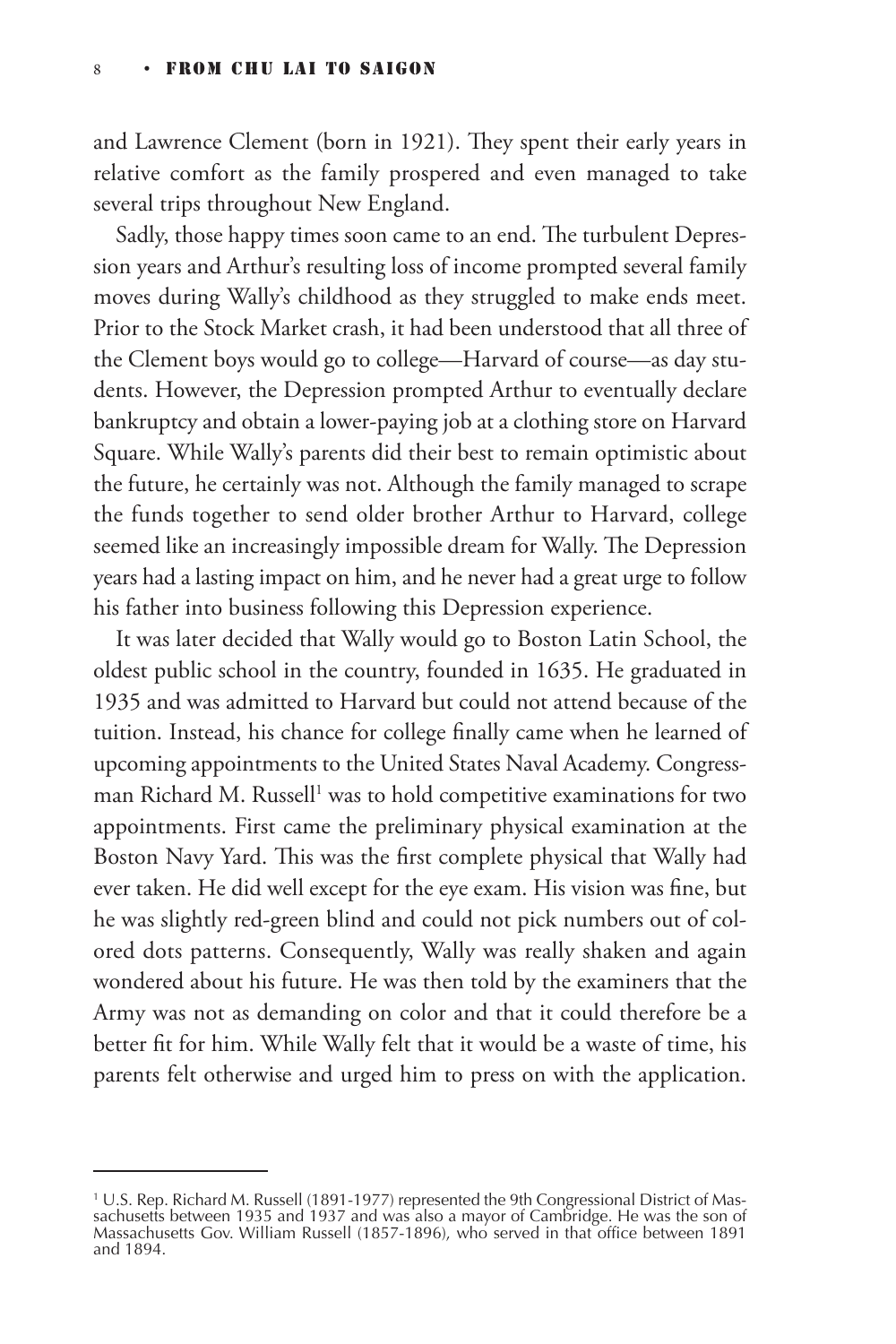At the time, two West Point competitive appointments were available. It all seemed so implausible to Wally—the idea of getting an appointment to either Academy. With faint heart he took the Army route. The Congressman's exam was on January 4, 1936, a date that Wally would always remember. He took the Army preliminary physical at the Boston Army Base. Everything went well and Wally was able to pass the Army's more reasonable vision test.

A few weeks later, when Wally came home from work his French-Canadian grandmother met him at the door saying in her broken English; "Warnie, Warnie I sing (sign) for telegram." She then handed it to him. The telegram announced that he had been appointed to West Point and would take the entrance exam on March 4th at the now familiar Army Base. He was stunned and deliriously happy. Wally grabbed his grandmother and then danced around the room shouting that she had brought him luck and that it would not have happened without her. She was excited and laughing, too, and the rest of the family was quickly informed. The March 4th exam was anticlimactic, but also quite difficult. Wally thought that he had passed but was not really sure. He finally got word and was instructed to report to West Point on July 1, 1936 with only essential belongings. Wally was on his way!

The West Point curriculum and lifestyle was rigorous yet appealing to Wally. At the time, cadets took a basic engineering course in order to eventually earn their BS degrees. Foreign languages included two years of French and one of Spanish. Wally's favorite course was military history—taken in his first class year—covering such topics as Napoleon, the Civil War, and World War I. Overall, Wally was an average student but a better than average athlete. He played baseball for four years and also won the intercollegiate boxing championship in 1940. Wally enjoyed his cadet days and knew from the start that he wanted an Army career. His roommate accurately described him in West Point's yearbook, *The Howitzer*:

*The whole of a quantity is, in personalities as in mathematics, equal to the sum of all its parts. Outcroppings of Clem's character included the glee with which he precipitated hallway riots by some outrageous word or act and his preoccupation with bad fiction and good military*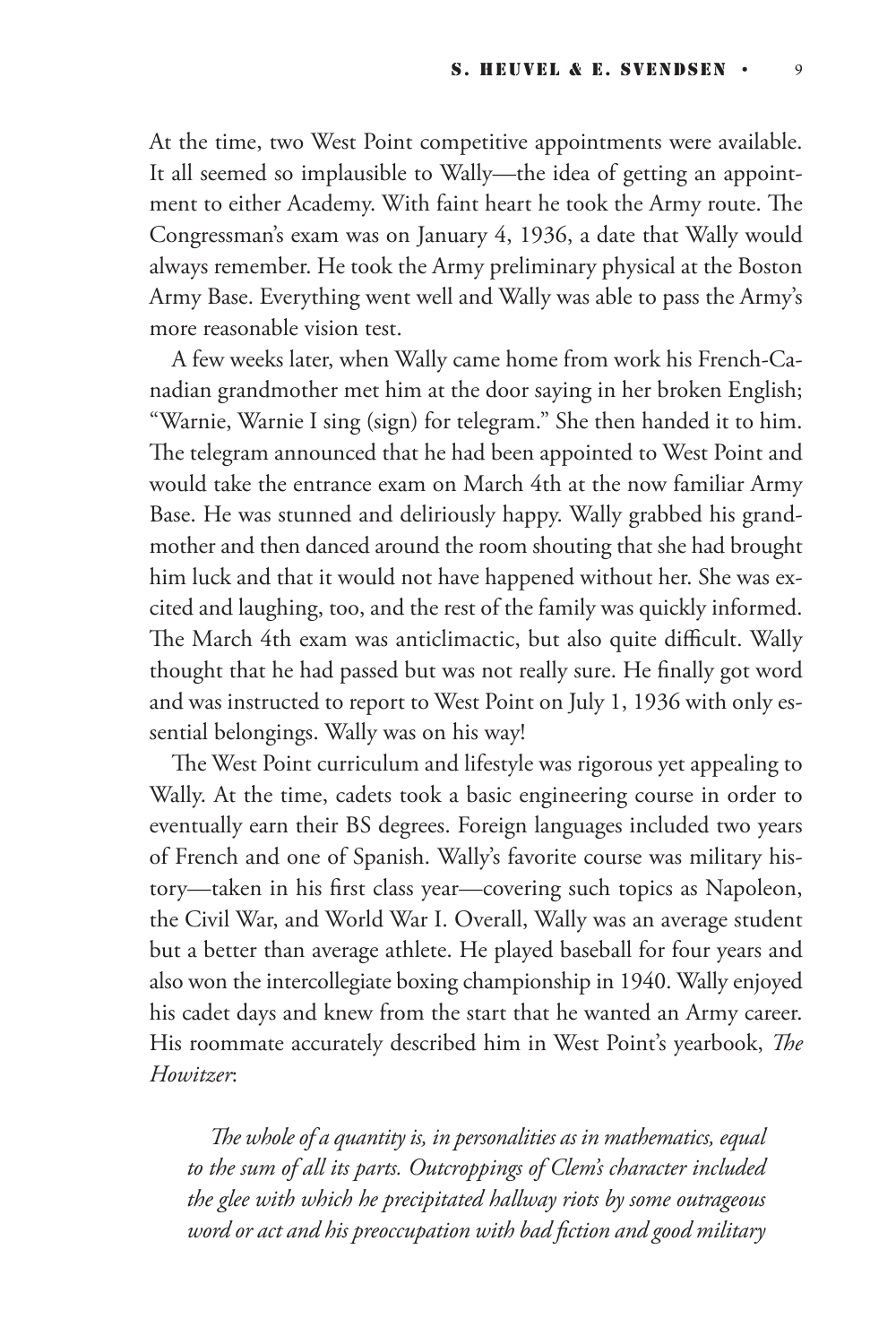*history. Included too were his graceful finished competence on the hockey rink, in the boxing ring, and on the baseball diamond. Moreover, he managed to combine unfailing consideration with highspirited swagger.*

Following his West Point graduation in June 1940, Wally was assigned with the troopers of the 11th Cavalry on the Mexican border in Southern California. This experience made an indelible impression on Wally, as he never forgot those formative years under the tutelage of the "Old Army" noncoms, which were even then a vanishing breed. What also made a powerful impression on him were the incredible horses with which he worked. Wally had always liked horses even though he was born and bred a city boy. That undoubtedly had something to do with his choosing the cavalry as his service branch at graduation. At any rate, before joining the 11th Cavalry, Wally's first assignment was to the Cavalry School, Fort Riley, Kansas in August 1940. About 30 or 40 of his classmates were also assigned there with a contingent of others recently commissioned in the Regular Army from the Reserve Corps. While at Fort Riley, they all took the First Basic Horse and Mechanized Course. Following its completion in November, Wally drove on to the West Coast to report to his regiment, the 11th Cavalry, stationed at the Presidio of Monterey, California. Upon reporting for duty, Wally's first assignment as a U.S. Army officer was to supervise loading the troop box car—Troop E—in preparation for the regiment's move down to the Mexican border.

The regiment moved south to the Mexican border in November, shortly after Wally joined. His squadron, the 2nd, was located near a crossroads called Campo, California,<sup>2</sup> about five miles from the Mexican border town of Tecate. Following a memorable tenure with this regiment, it was with mixed feelings that he left the horses on April 1, 1942. However, with war broken out he felt the irony of guarding the Mexican border with his horse platoon while tanks were overrunning Europe. At Wally's request, he was assigned to the 804th Tank Destroyer Battalion as commander of Company A. The battalion was located at La Mesa,

<sup>2</sup> Campo, California is located in the Mountain Empire area of southeastern San Diego County.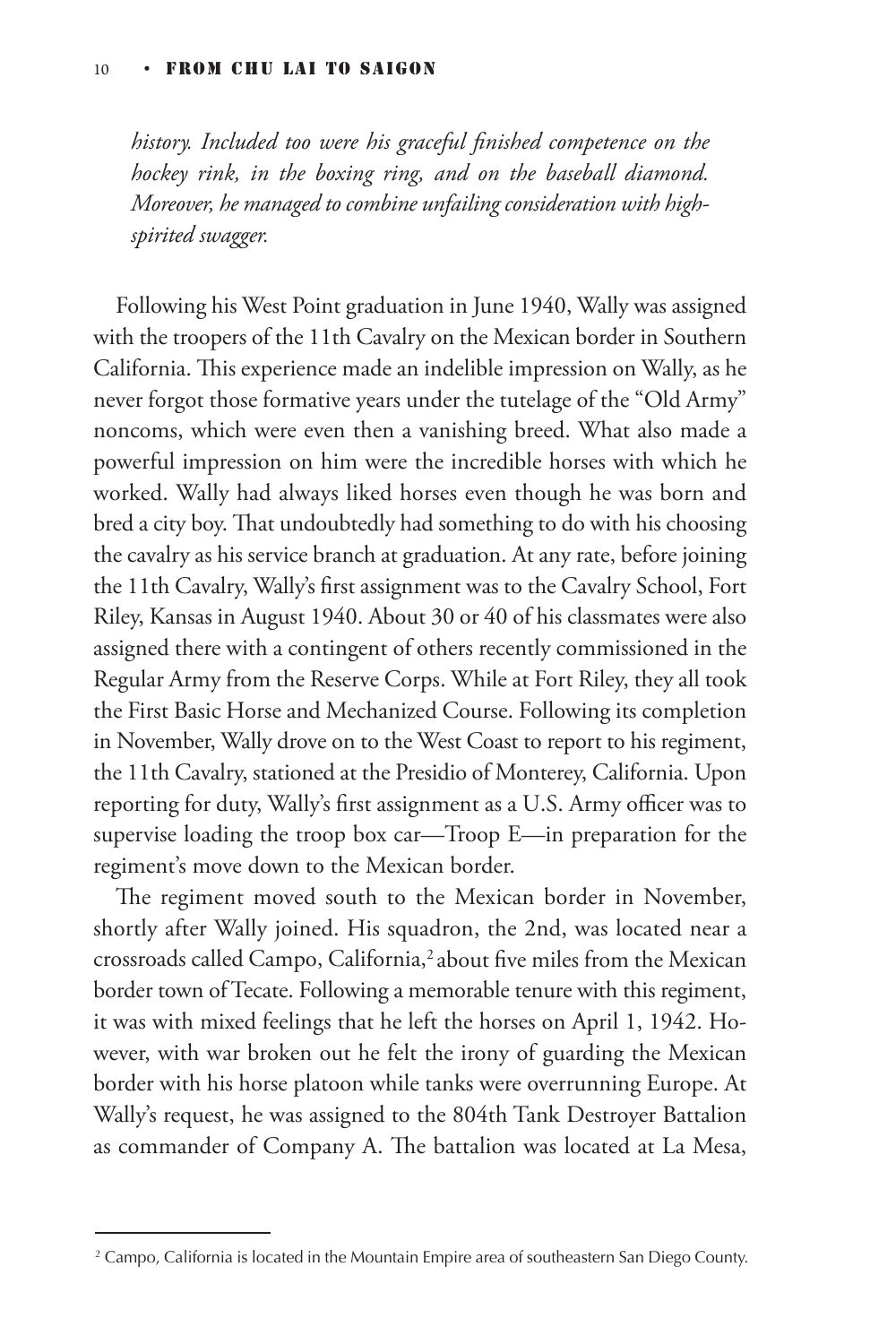near San Diego and about 50 miles down the highway from Camp Lockett, which his old cavalry regiment had built from scratch.

The 804th was quickly moved to the Desert Training Center $^3$  near Brawley, California for a month's intensive training and then on to La Mesa, California for two months training and coastal patrol. Here the Reconnaissance Company of the battalion was organized. The newly organized Tank Destroyer Center at Camp Hood,<sup>4</sup> Texas, was the next stopping place for the battalion, and two months were spent there training as a combat organization. Construction had just been started on the camp at this time, and the battalion moved into tents in the vicinity of Copperas Cove. There were five battalions there total at that time—the first group to train at the camp.

On July 29, 1942, the 804th boarded the train to Gatesville, Texas. Its ultimate destination was Indiantown Gap, Pennsylvania, which was a major staging area.<sup>5</sup> At Indiantown Gap all records for staging were probably broken—36 hours after arriving, the battalion was entrained again and started en route for the New York Port of Embarkation. Formations were so fast and furious at Indiantown that one man was injected for typhus three times before he could get out of the line. August 6th found the unit on the Army transport *Thomas H. Barry*, with half of the men below decks and half above. Every six hours there was a complete changeover. The ship hit some bad weather while en route to add to the discomfort of all. On the 17th of August they dropped anchor at Belfast, Ireland. Here the battalion debarked and entrained for Camber, County Down—famous for its Irish whiskey.

The next four months were spent in an intensive review of basic training, with a great amount of dismounted work. Equipment was not yet available for training with the battalion's primary weapon—the 75 mm gun mounted on the half-track. They had only a few jeeps and 37 mm

<sup>&</sup>lt;sup>3</sup> The Desert Training Center (DTC) was a World War II-era training facility established in the<br>Mojave Desert and Sonoran Desert, encompassing land in both southern California and western Arizona. Opened in 1942, it was a key training facility for units engaged in the 1942-<br>1943 North African Campaign. While in operation, it was the largest military training ground<br>in the history of military maneuvers.

<sup>4</sup> Camp Hood was re-named Fort Hood in 1950.

<sup>5</sup> Established in 1931, Fort Indiantown Gap is a U.S. Army post located in Lebanon County, Pennsylvania. During World War II, it was one of the nation's most important Army training camps and served as a staging area for the New York Port of Embarkation.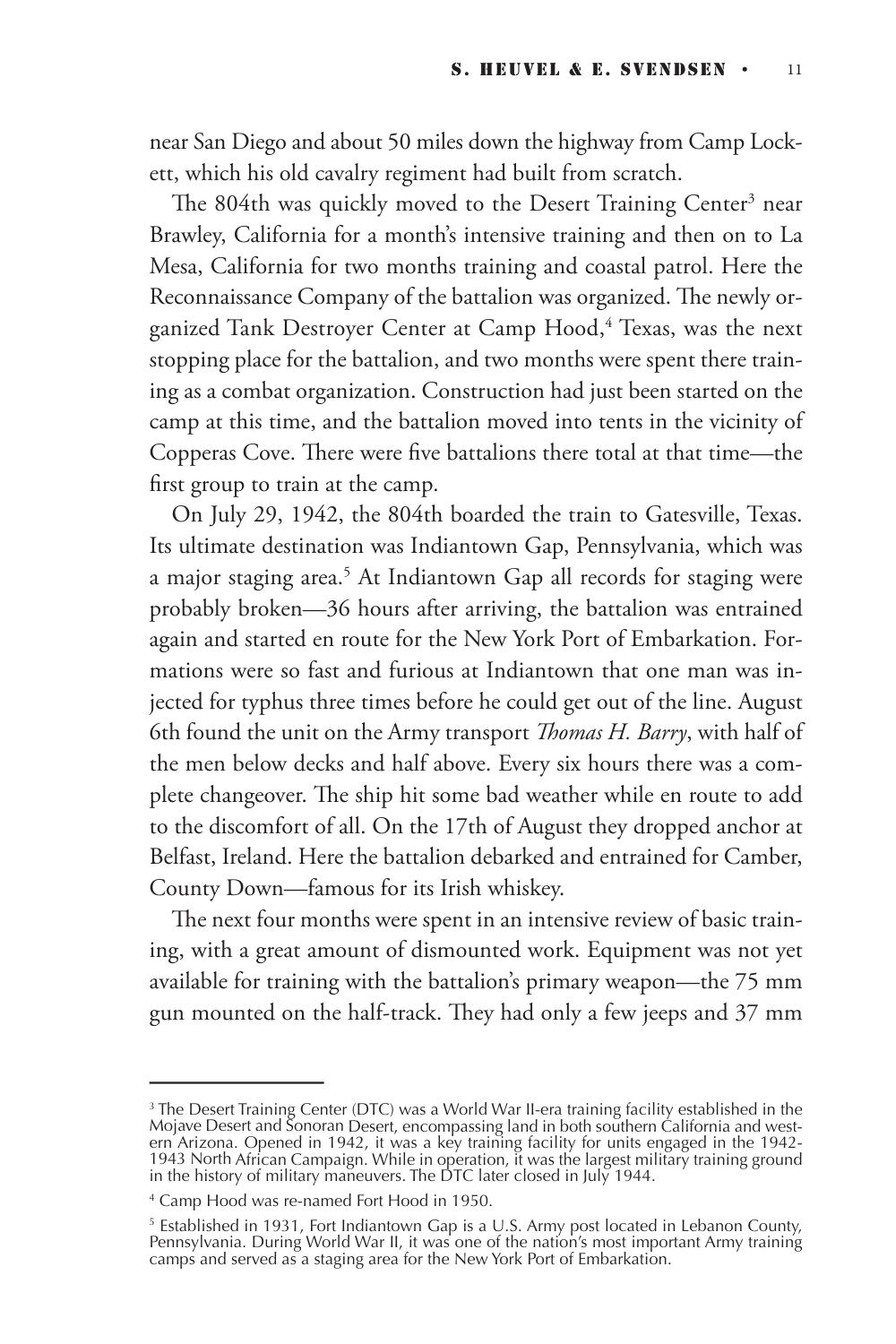guns on Fargo mounts, though they got a maximum amount of use from those vehicles. In November 1942, Wally and the rest of the 804th were shipped off to England, where they encamped at Stoke-on-Trent near Newcastle-under-Lynn. Following additional training there, an advanced detail from the 804th accompanied the 34th Division advance detail to Africa to prepare for the later arrival of the battalion. Then, in January 1943 the battalion set sail for Oran, Africa, arriving on the 1st of February. While there, the battalion was under then-Maj. Gen. George S. Patton's command and held in reserve for replacements in the operation taking place there at Kasserine Pass in central Tunisia. The battalion was also involved in some fringe action—mostly night sentry duty—where they guarded captured German prisoners and their equipment. The battalion was later attached to the 1st Tank Destroyer Group, bivouacking with the 813th and 894th Tank Destroyer Battalions. After a few weeks there, they moved to Chanzy, Algeria, which was one of the top training areas in the region. After a month at Chanzy, the 804th moved further south to Sebdou, Algeria. Fifth Army was establishing a Tank Destroyer Training Center there, and the 804th was the first unit to attend. Meanwhile, several officers and enlisted men left for an observation tour with units engaged in the fighting in Tunisia. Wally was likely part of that group. They later returned and regaled the battalion with tales of the early fighting in Tunisia, in which they had taken part. Then came the wind-up of the Tunisian campaign and with it, thousands of Axis prisoners. For Wally and the rest of the 804th, this resulted in prisoner guard detail, and trips to England and back to the States, for much of the rest of the year.

In January 1944, the battalion was attached to the 88th Infantry Division commanded by Maj. Gen. John E. Sloan,<sup>6</sup> and embarked at Oran, Africa on February 1st, arriving at Naples, Italy a week later. Wally was still a captain commanding Company A. They went into an initial tent camp bivouac area north of Naples. Meanwhile, the enemy was dug in along the foothills of the Aurunci Mountains<sup>7</sup> and the Solacciano Ridge to Santa Maria Infante. Between their positions was a narrow valley less

<sup>6</sup> South Carolina native Maj. Gen. John E. Sloan (1887-1972) was a Class of 1910 U.S. Naval Academy graduate who commanded the 88th Infantry Division from July 1942 to September 1944.

<sup>7</sup> The Aurunci Mountains are located in the southern part of the Lazio Region of Italy.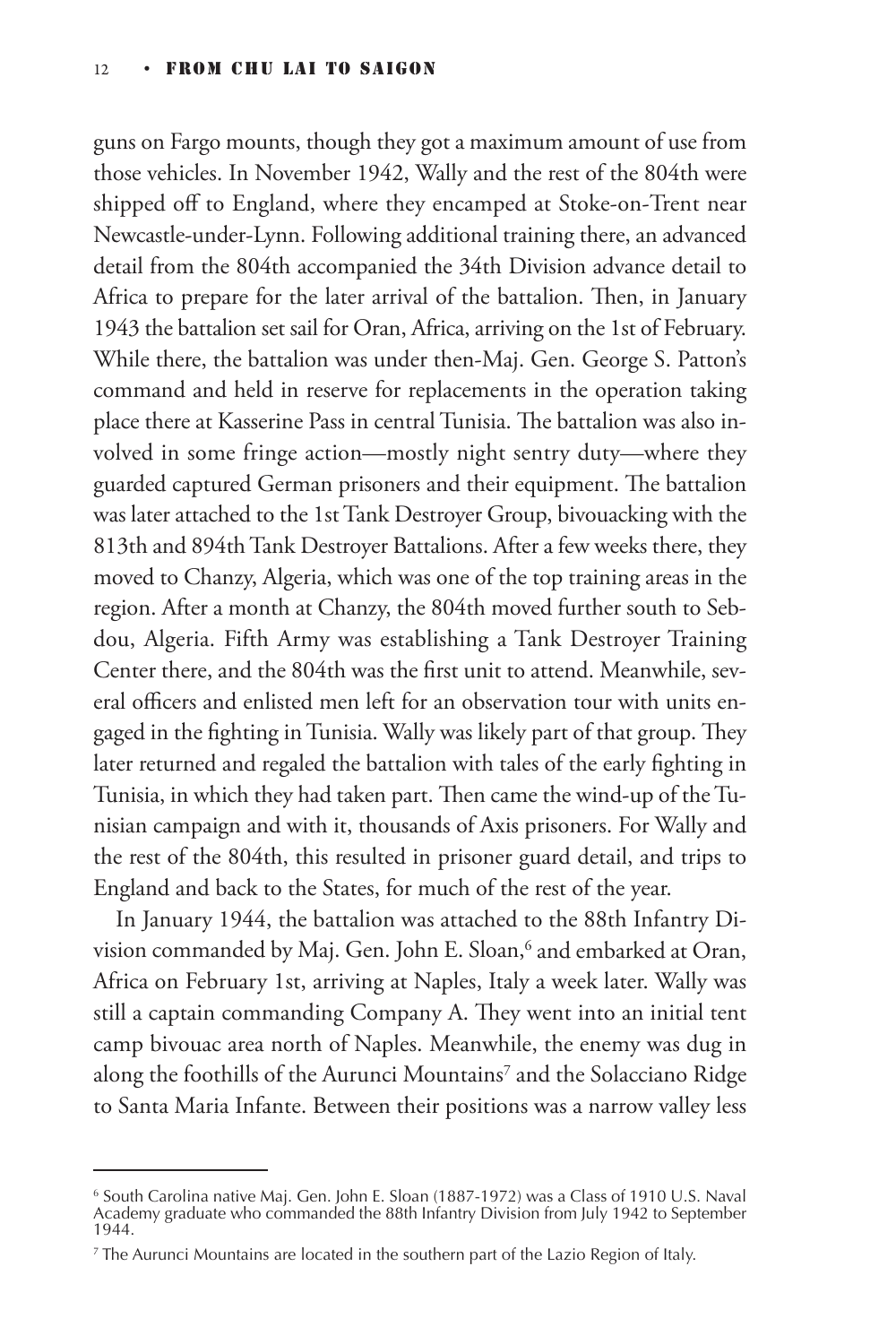than half a mile wide. At that time the front-line extended form Minturno $^8$  on the west coast to Ortona $^9$  on the east coast, 100 miles. The 804th's bivouac area was an olive grove with a farmhouse nearby. Wally and some of his colleagues visited the family nightly, bringing rations in exchange for wine. They were happy to see the Americans and they would all gather in the kitchen by the big fireplace and attempt to learn basic Italian. "*Dove Tedeschi*" meant "Where are the Germans?" Wally and the others were quick to learn; "*Via, via*" meant "They Were Gone." One of the family, a little 10-year old girl had a beautiful voice and she introduced Wally to some of their songs; Pavarotti sings them today, including *Mama, Angelina, Non Ti Scordar di Me* (Wally's favorite) and others. For example, she sang *Lili Marlene,* a German song, in Italian, and *J'Attendrai*, the French song, also. There was generally a guitar accompaniment and an accordion as well. Of course, Wally and the other Americans introduced the Italians to their songs as well. Deep in the Heart of Texas was a favorite.

It was all a pleasant interlude prior to the 804th's moving up to a forward assembly area at Carinola,<sup>10</sup> five miles from the front on March 5th. Here for the first time Wally could hear artillery fire in the distance. The Germans had limited air power meaning that air raids were possible. Blackout, foxholes, and cover positions were standard. The 804th underwent no attack there, but occasionally at night there was antiaircraft fire in the distance and the sound of a bomb or two. Limited training and inspection continued. General Sloan insured that there would be no let down in the combat zone. He had already indoctrinated the 804th in Africa and they kept their areas clean, policed, and in good order. Daily maintenance on equipment was standard, to include ammunition and signal gear. Reconnaissance Company meanwhile departed for Mondragone<sup>11</sup> to act as beach patrol and to guard Minturno Bridge over the

<sup>&</sup>lt;sup>8</sup> Minturno is also located in the southern part of Italy's Lazio Region.

<sup>&</sup>lt;sup>9</sup> Ortona is a coastal town in the Province of Chieti in Italy's Abruzzo Region. During World War II, it was the site of fierce fighting between German and Canadian forces. The ferocity of the battle led it to be later known as "Little Stalingrad." This Battle of Ortona lasted from December 20 to December 28, 1943.

<sup>&</sup>lt;sup>10</sup> Carinola is located in Italy's Caserta Province.

<sup>&</sup>lt;sup>11</sup> Mondragone is also located in Italy's Caserta Province, located about 28 miles northwest of Naples.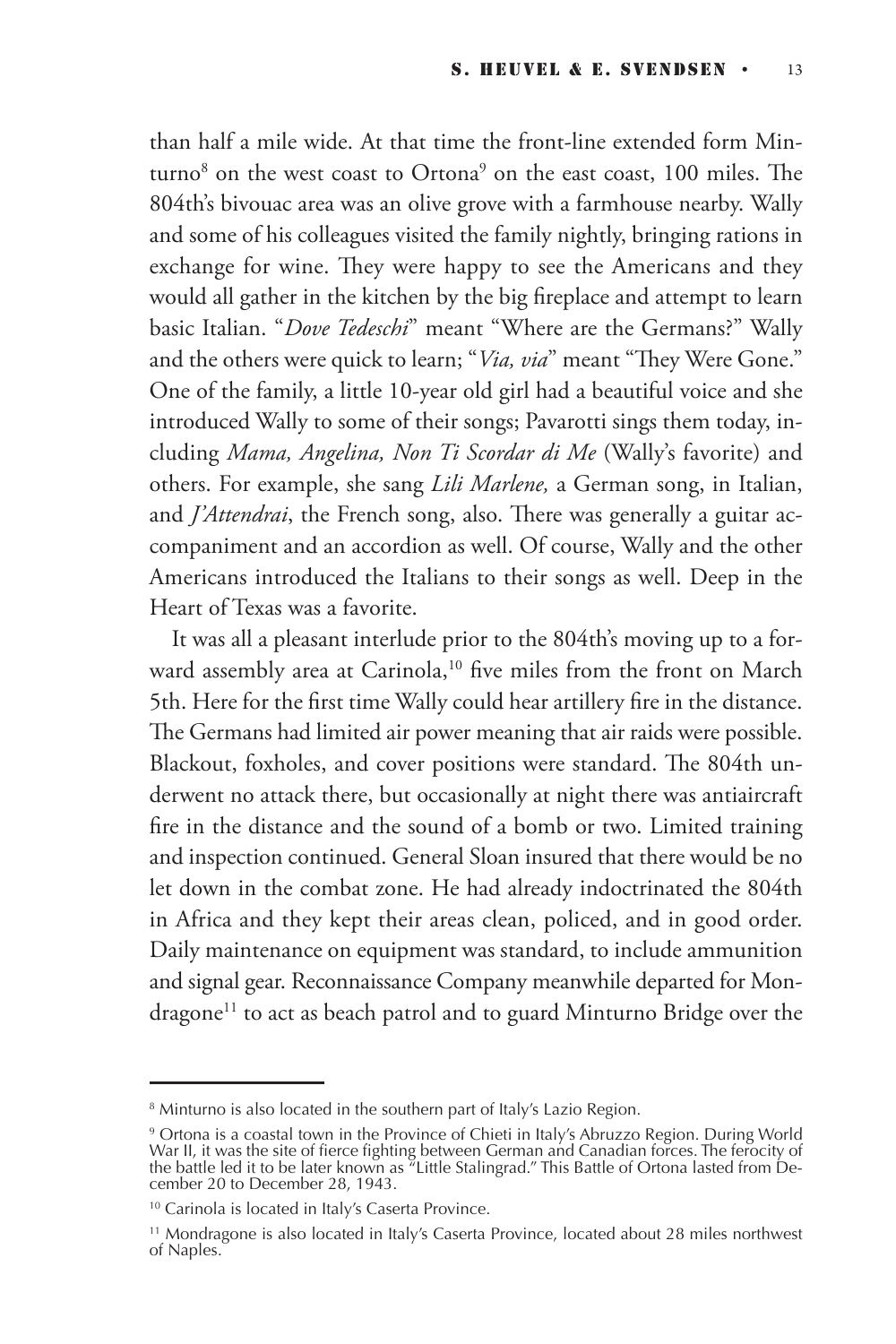Garigliano.<sup>12</sup> By March 9th, A, B, and C Companies were in firing positions; A near Cello, B on the south bank of the Garigliano near its mouth, and C near Fasani. The following day C Company fired several rounds for registration and then threw 60 rounds of  $HE^{13}$  at the enemy in a night harassing program. The battalion was in action!

Meanwhile, the 88th Division began relief of the British 5th Division on March 5th. The German Gustav Line<sup>14</sup> extended north of the Garigliano River just beyond Minturno<sup>15</sup> on the west flank; the port of Gaeta, held by the enemy, could be seen across the gulf nine miles away. Their main line of resistance (MLR) was 3000 yards deep with dominating terrain features providing excellent observation of the coastal plain and Minturno area. The line swung north along the river to Cassino 15 miles away on the Rapido River and then on finally to Ortona on the east coast 100 miles away. The Hitler Line<sup>16</sup> was 15 to 20 miles away with its west flank at Fondi on the Appian Way (Highway 7) directly on the line of advance. The division went in with three regiments abreast on a 10,000 yard front. The 350th Regiment was on the coast; the 351st in the center; and the 349th on the right. Critical terrain features held by the enemy included Santa Maria Infante on high ground opposite the 351st; the Ausente River Valley running north-south two miles to the east of Santa Maria; Mt. Daminao, a dominating feature on the right of the valley; and Castelforte,<sup>17</sup> a beat-up town to the east of Damiano. The enemy positions on the Gustav Line were three to five miles deep in our sector. The battalion was committed with Company A supporting the 349th

<sup>&</sup>lt;sup>12</sup> The 25-mile-long Garigliano River marks the boundary between the Italian Regions of Lazio and Campania.

<sup>&</sup>lt;sup>13</sup> High explosive.

<sup>&</sup>lt;sup>14</sup> The Gustav Line was a heavily fortified German position that was built under the supervision of Field Marshal Albert Kesselring. The line was important strategically to the Allies because it had to be broken before Rome could be liberated.

<sup>&</sup>lt;sup>15</sup> Minturno is a city in the southern part of Italy's Lazio region. Situated on the German Gustav Line during World War II, it suffered from heavy Allied bombing.

<sup>&</sup>lt;sup>16</sup> The Hitler Line was a fallback position in case the Gustav Line was penetrated. It was later renamed the Senger Line after General Fridolin von Senger und Etterlin, who was one of the German generals commanding forces in the area. This was reportedly done at Hitler's insistence, in order to minimize any propaganda significance in case the line was penetrated.

<sup>&</sup>lt;sup>17</sup> As part of the Gustav Line, Castelforte was also heavily damaged by Allied bombing during the Battles of Cassino between January and May 1944.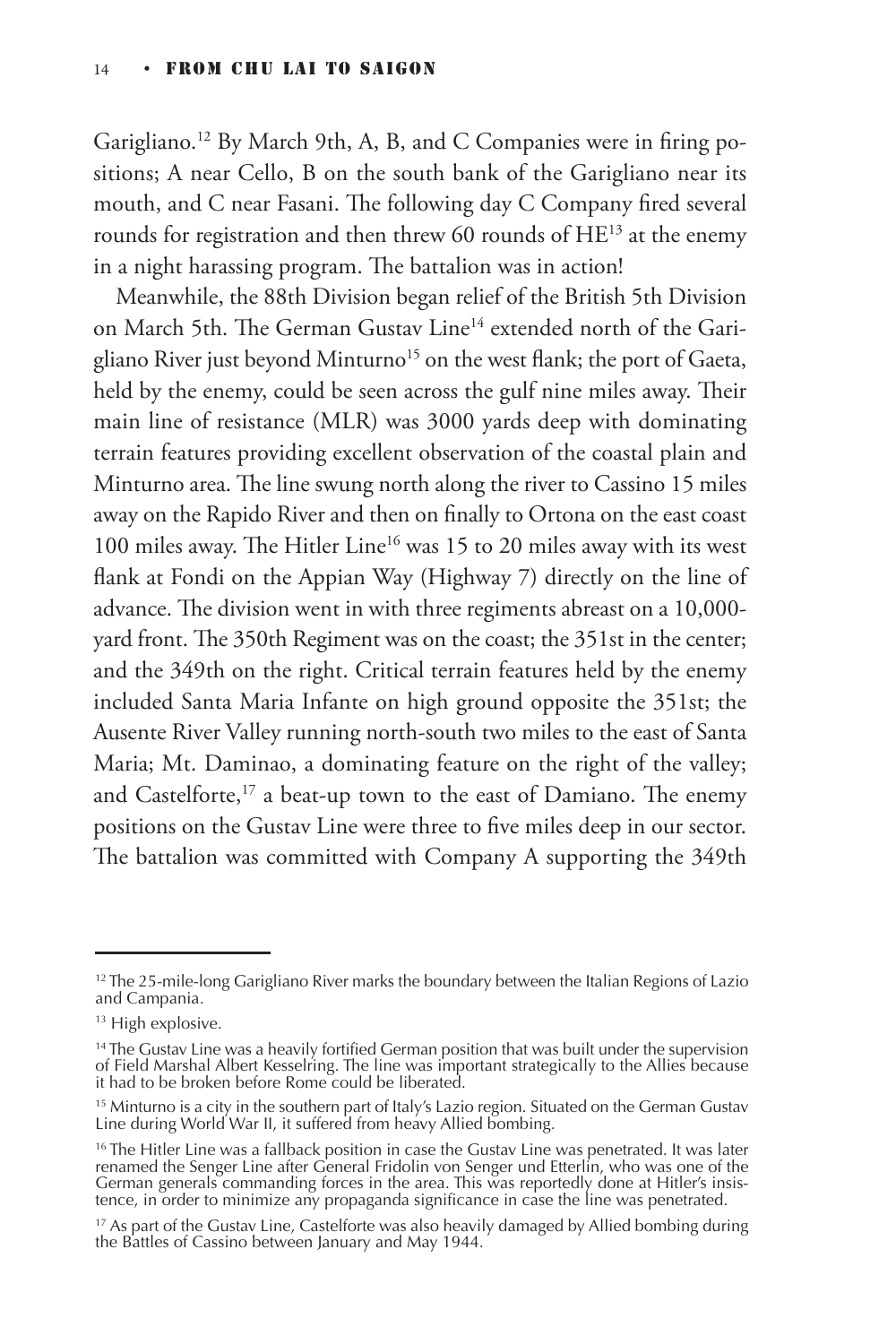on the right, Company C with the 351st in the center, and Company B with the artillery on the coast. By March 9th, all units were in position. Mt. Damiano and Castelforte absorbed a lot of Company A's fire, it being integrated with the artillery—some direct and some indirect.

Throughout the rest of March, April, and part of May 1944, the big guns of the 804th threw thousands of rounds of HE at the enemy positions, disrupting lines of communication, knocking out their fortifications, and harassing them by day and night. Meanwhile Reconnaissance Company was busy patrolling the beaches and clearing mine fields. Headquarters Company, of course, had to attend to the needs of the battalion as a whole, supplying food, ammunition and fuel to the other companies within the battalion. The enemy was also busy, for several men were killed and wounded by the counter-battery dropped into the various company positions during this period. For Wally, May 1, 1944 brought his first executive officer assignment with Lt. Col. Fred Rowell<sup>18</sup> taking command of the battalion. He vowed that any company need or complaint would be met. Ah youth, as Wally would later reflect, quoting one of his favorite authors, Joseph Conrad.19 As a company commander, Wally had felt that no one at battalion level seemed to be listening. And years later as a seasoned veteran, he would reflect on how consistently soldiers seemed to wonder how the boss ever made it. Nevertheless, Wally did his best—he listened, took notes and followed up. He also became adept at visiting the companies where the action was, ensuring that they were carrying out assigned missions and also being supported properly.

On May 11th at 2300 hours, a great artillery barrage began and the 804th Tank Destroyer Battalion joined in with the Long Toms, the 240mm Howitzers, 105s and 75s, pouring tens of thousands of rounds of HE at the enemy position—the long-awaited attack had begun! As the infantry regiments moved forward under the protective covering of the barrage, the firing companies of the battalion quickly moved up for

<sup>&</sup>lt;sup>18</sup> Fred G. Rowell (1912-1958) was a Pine Bluff, Arkansas native who resided for much of his life in Roswell, New Mexico, where he operated a jewelry store. He was active in the New Mexico National Guard before and after World War II and eventually reached the rank of brigadier general.

<sup>19</sup> That quote appeared in Joseph Conrad's (1857-1924) autobiographical short story, *Youth*, which was written in 1898.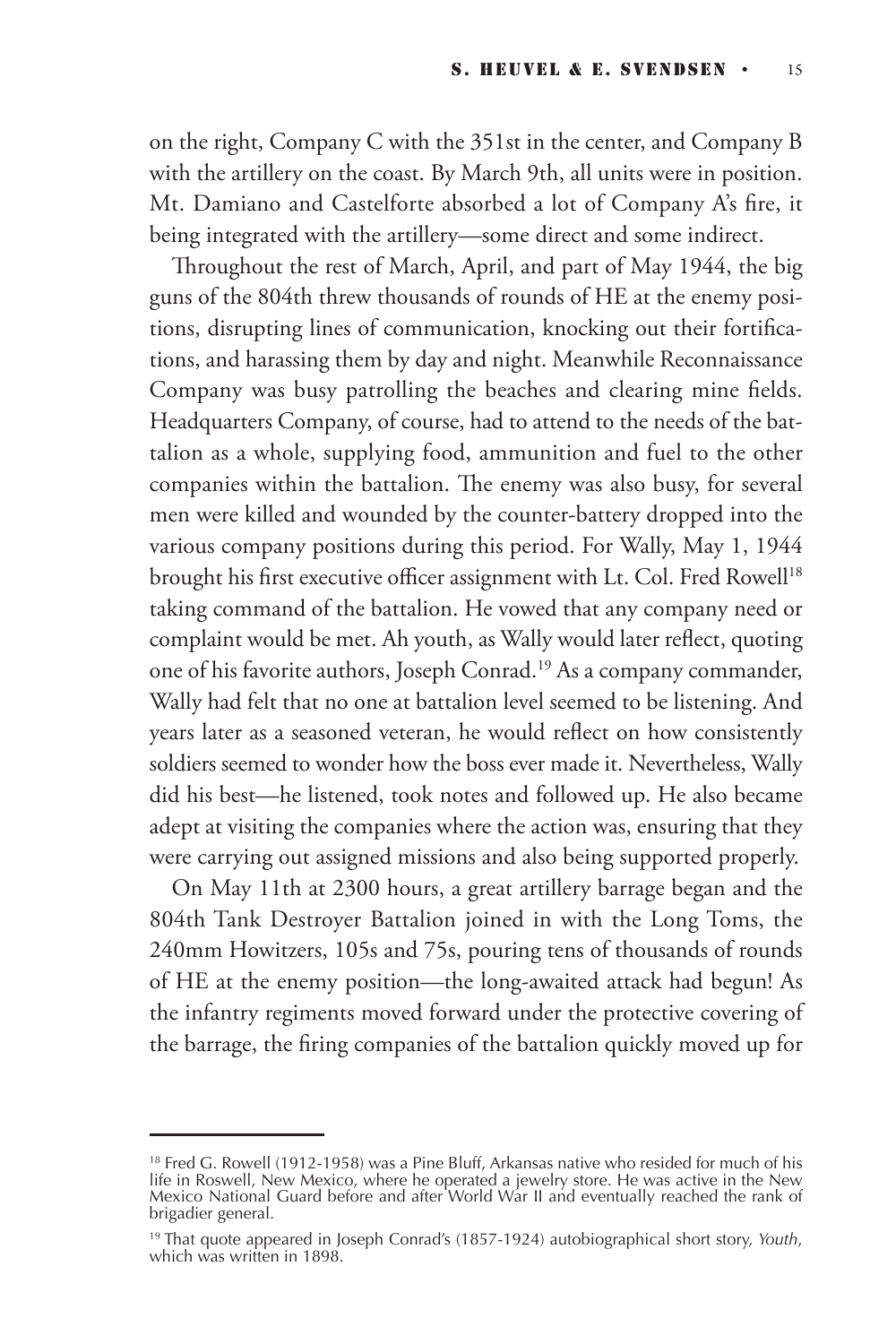direct fire support of the infantry regiments to which they had been attached—Company A supporting the attack of the 349th Infantry Regiment, Company B for indirect firing missions, attached to the 338th FA Battalion, Company C supporting the attack of the 351st Infantry Regiment with one platoon alerted to repel a possible hostile armored attack. Meanwhile Reconnaissance Company, with the exception of one platoon, was sent forward with the firing companies for reconnaissance and liaison work. The 3rd platoon of Reconnaissance Company, with three 81mm mortars, was attached to the 350th Infantry Regiment for support. Once the attack had begun there would be no let up. The attack was controlled by a series of objectives designed to penetrate the Gustav Line, and by well-defined terrain features serving as unit flank boundaries. Initial objectives were followed by subsequent ones for penetration to the enemy rear echelon and headed north to Rome. These objectives were critical terrain features; hill masses, road junctions, villages, and even cemeteries with their walls affording cover. Objectives were defended in strength on the main line of resistance (MLR) and less so between subsequent lines. The Germans had constructed the Hitler Line 20 miles away, running through Fondi on Highway 7. Typically, they would leave a third or less of their force to conduct delaying action while the main body continued on. Movement in the forwarded areas was at night in deference to our air superiority.

The 804th continued supporting the regiments but it was not good armor terrain. The highway provided access to side roads into the hills. Supply was difficult, with Highway 7 used as the base from which company vehicles operated. Battalion headquarters was on the highway near Itri.20 Here Wally experienced his second air attack. He and others were bunked down in a barn, with cots and mosquito netting, the latter together with atabrine<sup>21</sup> tablets being their main defense against malaria. They heard bombs in the vicinity—coming closer. The barn offered some protection and they stayed put and prayed. Following a few tense moments, the attack was over.

 $20$  Itri is a small city in Italy's Latina Province. During World War II, Allied bombing destroyed 75 percent of the city's edifices.

 $21$  Atabrine (also known as Mepacrine) was used extensively by the U.S. Armed Forces during World War II as an antimalarial drug.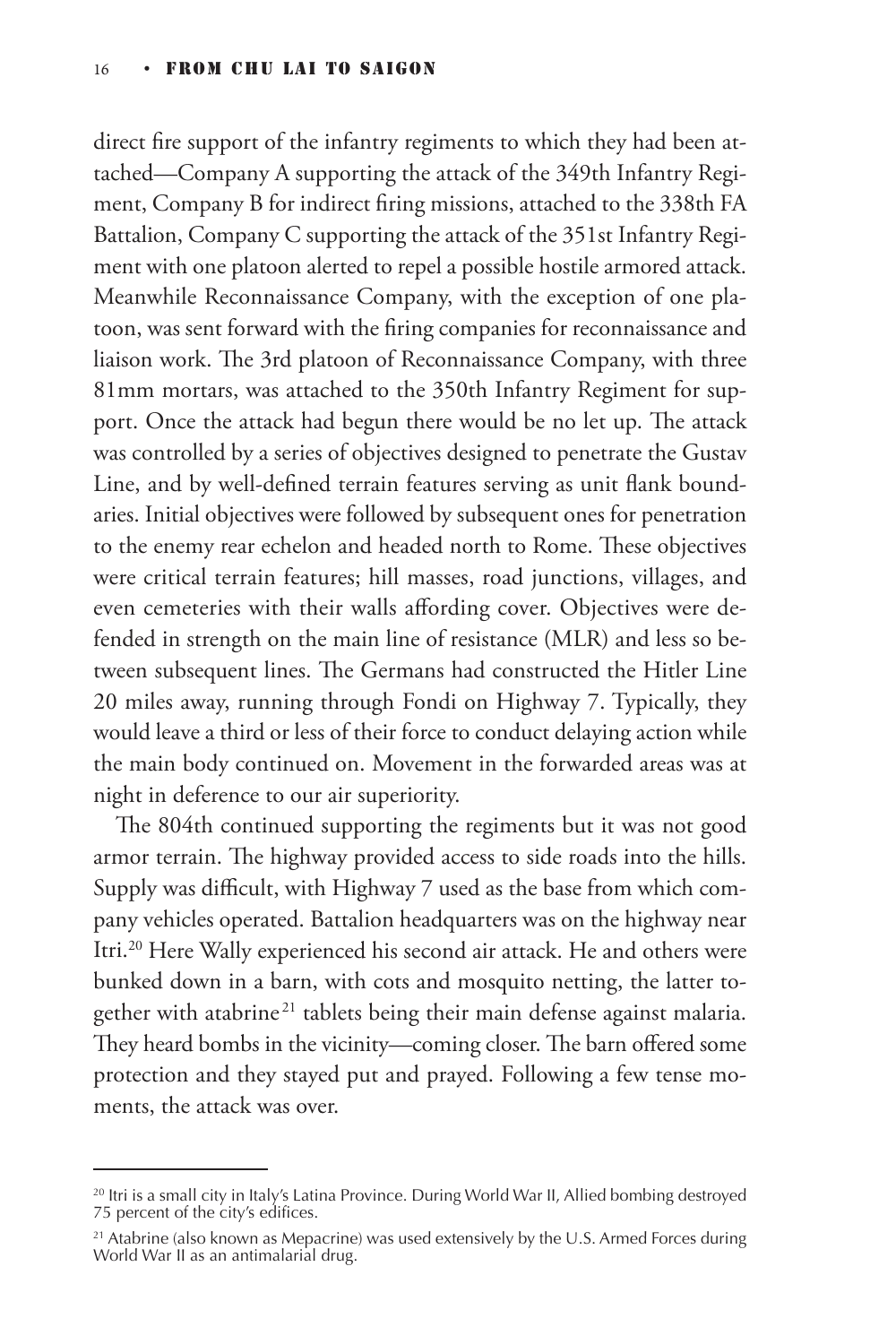The Anzio landings had occurred on January 22, 1944 with VI Corps, 60 miles beyond the Gustav Line. VI Corps established a bridgehead 10 miles deep, short of Cisterna,<sup>22</sup> under enemy observation and fire; but no further progress had been made after the landing. A link-up with II Corps was eagerly looked for. The VI corps commander, Maj. Gen. Lucian Trus- $\cot^{23}$  ordered an attack on May 23, with II Corps elements 18 miles away. Two British divisions plus the 45th, 3rd, and 1st Armored Divisions led the attack, with the 34th and 36th coming in later. Key objectives, Cisterna and Cori were taken in two days and a link-up occurred. Meanwhile the 88th Division continued the attack beyond the Gustav Line, in the hill masses overlooking the coast and Highway 7. The battalion supported the advance: with the  $349$ th to Mt. Passigano east of Fondi;<sup>24</sup> with the 350th through Fondi and then northwest to Mt. Cassarcio; with the 351st meeting heavy resistance back at Itri. The attack continued northwest to the hill towns of Rotondo (349th) and Rocassseca (350th). These little country villages were situated in the sparse road network through the hill country and were natural delaying positions for the withdrawing Germans. They were also prime targets for our three-inch guns pointed out by the advancing infantry. The 28th of May found lead elements of the 88th at the Amaseno River line, headed toward Highway 6. The enemy was routed, leaving delaying forces and heading for the Gothic Line<sup>25</sup> defenses about 100 miles away. The terrain favored his rear-guard action, with a limited road network through hilly and mountainous country.

June 2nd found VI Corps on Highway 7 approaching Rome through the Alban hills. On the right was II Corps, Lt. Gen. Geoffrey Keyes<sup>26</sup>

 $^{22}$  During the Battle of Cisterna in January/February 1944, roughly 96% of the city's buildings were destroyed. The city was largely rebuilt in the 1970s.

 $^{23}$  Gen. Lucian K. Truscott Jr. (1895-1965) successively commanded the 3rd Infantry Division, VI Corps, U.S. Fifteenth Army and U.S. Fifth Army during World War II. He was, therefore, the only American officer to command a division, a corps, and a field army on active service during the war.

<sup>&</sup>lt;sup>24</sup> Located in Italy's Latina Province, Fondi is situated roughly halfway between Rome and Naples.

 $^{25}$  Built under the supervision of Field Marshall Albert Kesselring, the Gothic Line was the last major German line of defense along the summits of the northern part of the Apennine Mountains during their fighting retreat from the Allies. As with the Hitler Line, Hitler demanded that it be renamed to minimize propaganda significance in case the line was breached. It was therefore later renamed the Green Line.

<sup>&</sup>lt;sup>26</sup> Lt. Gen. Geoffrey Keyes (1888-1967) commanded the U.S. Army's II Corps during the Italian Campaign in World War II.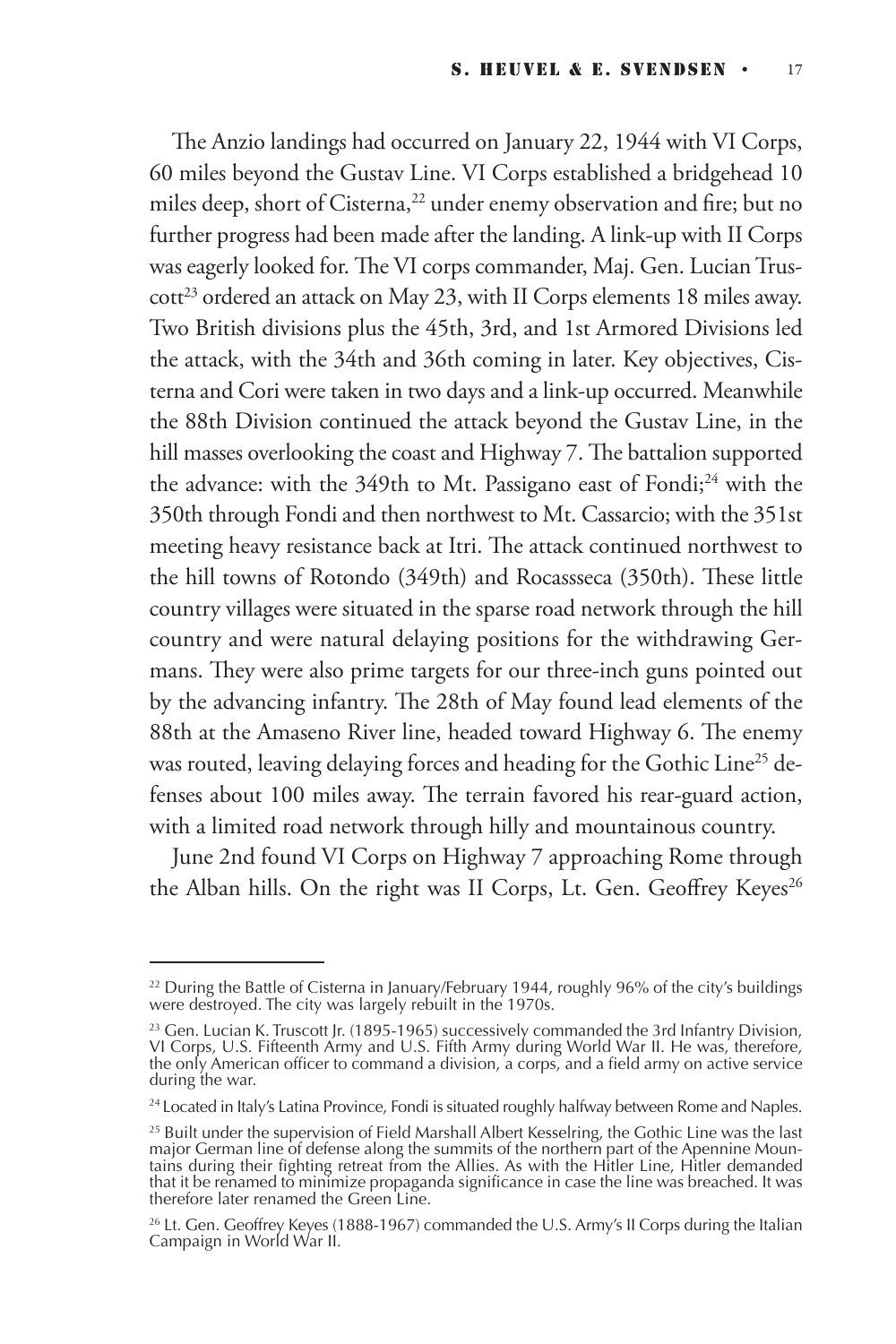commanding, heading for Highway 6 and then to Rome. The battalion was with the 88th Division, with the 85th on the left and the 3rd on its right, 10 miles from Rome in the Alban hills. Rome had been declared an open city, but resistance remained on the outskirts. In fact, the Alban hills formed a part of the Caesar  $\text{Line}^{27}$  defenses. It became increasingly evident now that the enemy would not be able to offer more than delaying action between our positions and Rome. The 351st was south of Valmontone<sup>28</sup> on Highway 6 on May 31st. The going had been slow with no roads for tracked vehicles. The highway provided good going and we got on it to link up later with the 88th. Task Force Howze from the 1st Armored Division was leading the II Corps advance into Rome. Progress on the highway was held up by enemy armor and air. Wally was with Company B following the task force but still attached to the 88th Division. Colonel Howze<sup>29</sup> requested flank protection against German armor in order to move on. Wally said he would give it, figuring that the 88th would not fault his unit's effort to speed the advance. It worked out and Wally continued on with Company B, picking out a command post at Pallarium, a few miles east of Rome and on the highway. Rome was in sight and they all felt elated.

The battalion started moving rapidly up Highway 2 towards Rome and on the June 4, 1944, its leading elements entered the Eternal City! Orders from the 88th were to join the 351st at three bridges over the Tiber at dawn. This would ensure an advance in pursuit of the retreating enemy. The bridges included the Ponte Milvio<sup>30</sup> and the Ponte Puca, and Wally felt that he could find them with the help of a good map that he had. The Company B commander was all for trying to find the bridges

 $27$  The Caesar Line was the last German line of defense before Rome during the Italian Campaign in World War II.

<sup>&</sup>lt;sup>28</sup> Located in Italy's Rome Province, Valmontone is located approximately 28 miles southeast of Rome.

<sup>&</sup>lt;sup>29</sup> Hamilton H. Howze (1908-1998) was the son of Medal of Honor recipient and West Point Commandant Maj. Gen. Robert L. Howze. He graduated from West Point in 1930 and commanded the 1st Armored Division in Italy between 1944 and 1945. Howze was later a developer and advocate of helicopter-borne air mobility warfare. He retired from the U.S. Army at the rank of general in 1965 and was later an executive with Bell Helicopter in Fort Worth, Texas.

 $30$  The Milvian Bridge (Ponte Milvio in Italian) is a bridge over the Tiber River in northern Rome. It was an economically and strategically important bridge in the era of the Roman Empire and was the site of the famous Battle of the Milvian Bridge in 312 AD.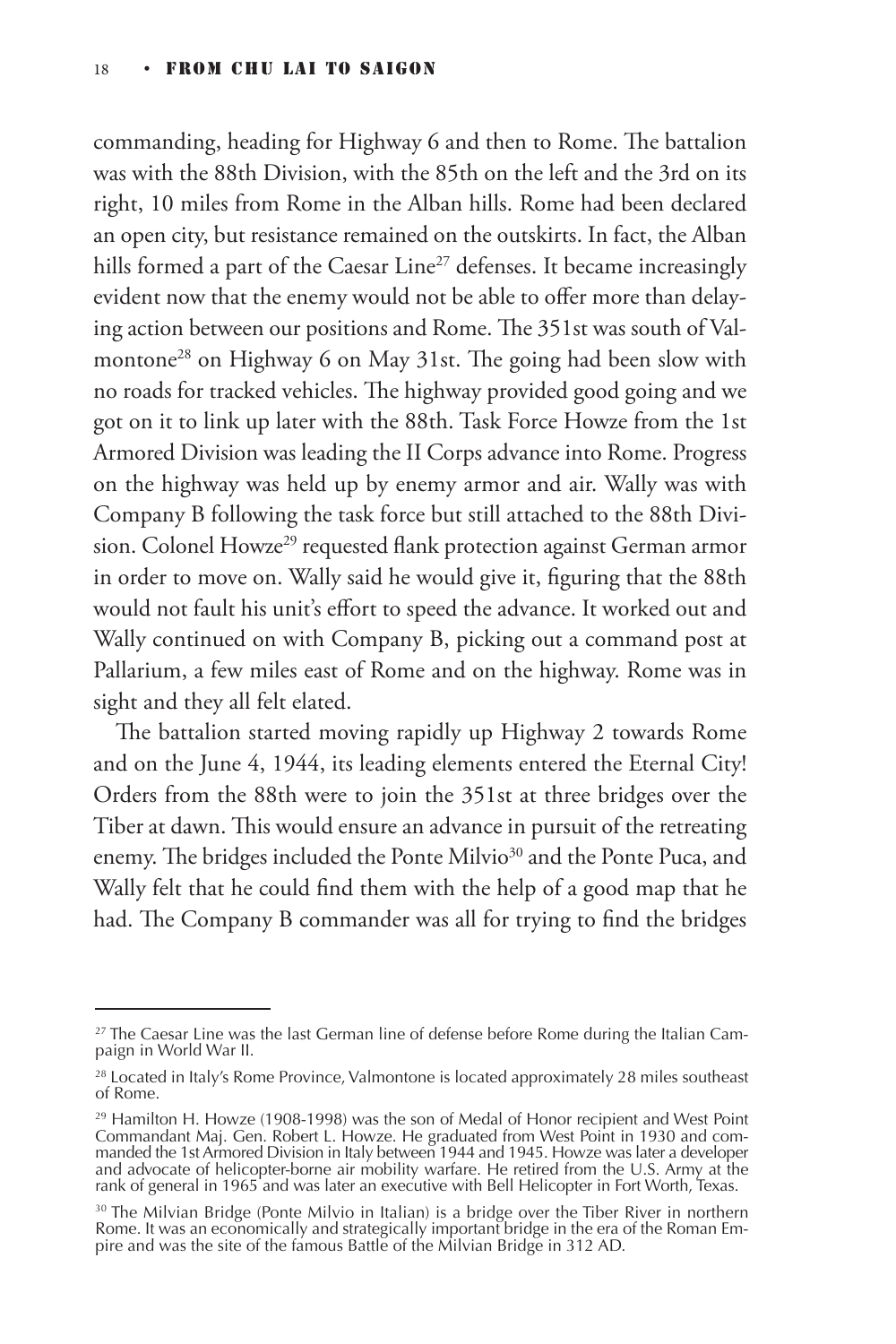at dawn. Meanwhile, Wally felt that they should get moving and not waste time since it was getting dark. Fred Rowell agreed, and Wally volunteered to lead the column, determined to be with the infantry at dawn.

The map was good, and the route followed main avenues without many detours. It was now dark with sporadic shooting in the city but no real resistance. Wally and his driver led the 12 TDs, the lead vehicle with that big gun almost overhead. They wound their way through the historic city finally arriving at their objective after midnight. Wally went forward to find the infantry commander and he was glad to have their guns on hand. There had been a firefight at a bridge earlier, friendly fire. A detachment of the 1st Special Service Force had crossed the bridge earlier, unbeknownst to the approaching infantry who took them under fire; a lack of communication, but finally straightened out. Company B was now in good shape ready to continue on with the 351st, the latter riding the TDs in some cases.

The taking of Rome meant headlines in the Army's overseas paper, Stars and Stripes. However, the Normandy landings two days later put them on the back page from then on. Nevertheless, the advance continued north on Highway 52 and then Highway 3. Wally picked his first command post just north of the city; the Villa Climenti, a one-night stay; a huge villa beautifully situated with a huge master bedroom. Wally slept there briefly, boots and all. Then off at dawn. By June 5th, a bridgehead had been established about five miles north of Rome. The 88th was to advance with three regiments abreast, using a secondary road network and slow progress. Some of the forward units were truck and tank mounted. Wally's battalion was attached to the Ellis Task Force with a tank battalion and a reconnaissance squadron, trying to advance rapidly after the fleeing enemy. This was not good armor country and the force was road bound—about three miles long. The general mission was to screen the 88th Division as it advanced. Highway 3, which ran northsouth along the Tiber, was now saturated with armor.

The next major German delaying position would be about 55 miles north of Rome, from Nunziatelle on the west coast to Viterbo,<sup>31</sup> Lake

<sup>&</sup>lt;sup>31</sup> Located in Italy's Lazio region, Viterbo is approximately 50 miles north of Rome.